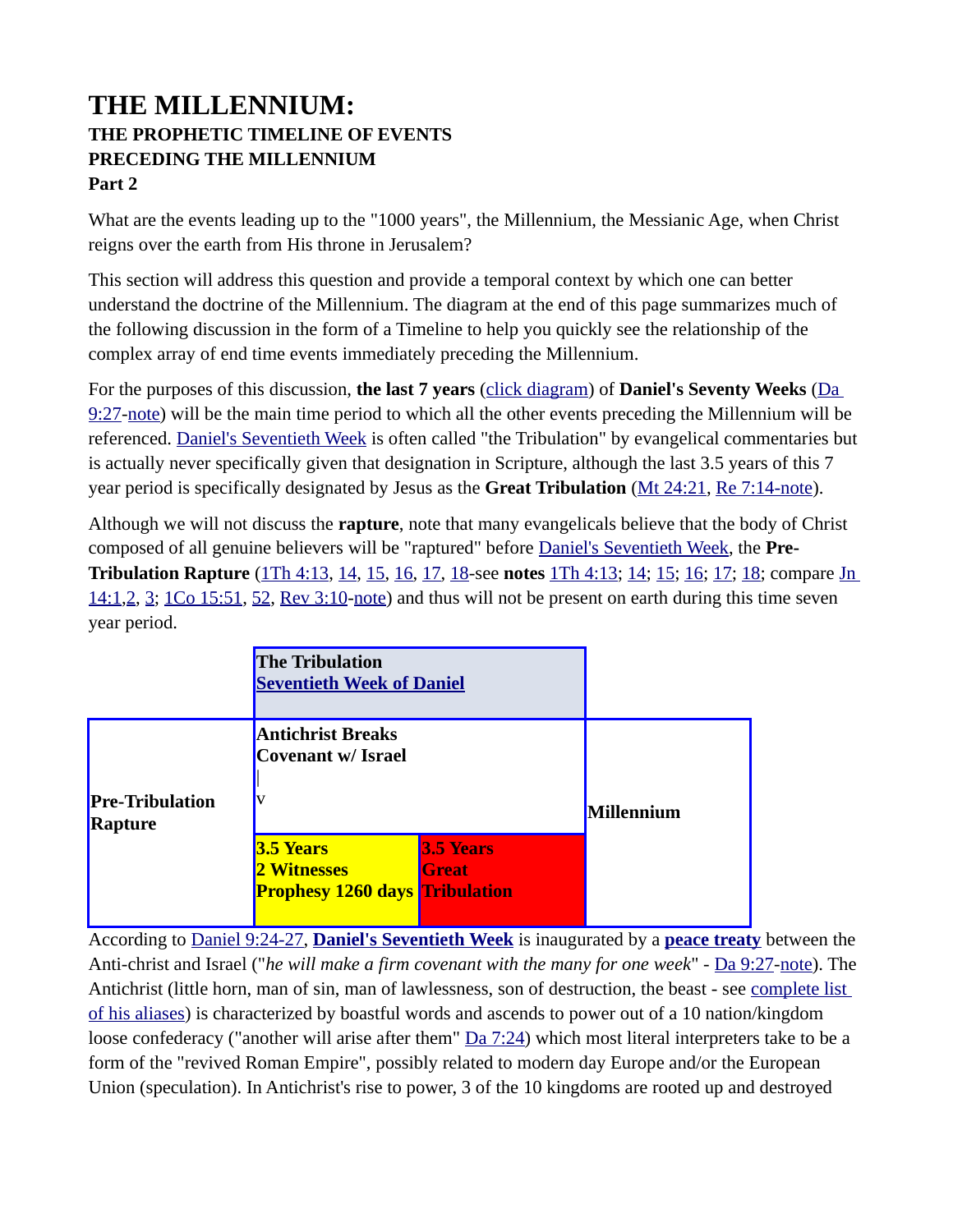("*he will be different from the previous ones and will subdue three kings*." [Da 7:24](https://biblia.com/bible/niv/Dan%207.24)), leaving 8 "kingdoms" (the original 7 plus that of the antichrist's kingdom).

From [Re 11:1](https://biblia.com/bible/niv/Rev%2011.1), [2](https://biblia.com/bible/niv/Re%2011.2) [\(notes\)](http://www.spiritandtruth.org/id/revc.htm?11:2) we know that the **[Jewish Temple](https://www.preceptaustin.org/daniels_seventieth_week#temple%20in%20jerusalem%20rebuilt)** is rebuilt either before or during the first three and one half years of [Daniel's Seventieth Week](https://www.preceptaustin.org/the_millennium_2#70) (the exact timing of the Temple rebuilding is not clear in Scripture but it is interesting that Jewish members of the **[Temple Mount Faithful Movement](http://www.templemountfaithful.org/)** are actively preparing for such an event) thus allowing the Jews to **reinstitute Temple sacrifices**. At the time of this writing (July, 2008), such an event would appear to be an impossibility and could even initiate a "Jihad". Why? Because the **[Dome of the Rock](http://www.spiritandtruth.org/teaching/Book_of_Revelation/commentary/htm/04160508.htm#4.16.5.8)**, one of the Islam's holiest shrines, now occupies a major portion of the [Temple Mount](http://www.templemount.org/), where the future Jewish Temple will be rebuilt (although some believe the actual site of the previous Jewish Temple is in the northern section of Temple Mount, so that theoretically one would not have to destroy the Dome of the Rock to rebuild the Jewish Temple but this is speculation). Because of the "firm covenant" ([Da 9:27](https://biblia.com/bible/niv/Dan%209.27)[-note\)](https://www.preceptaustin.org/daniel_927#covenant) between Israel and the antichrist, the Jews will be **living at peace** in the land of Israel during the first half of **[Daniel's](https://www.preceptaustin.org/the_millennium_2#70)  [Seventieth Week](https://www.preceptaustin.org/the_millennium_2#70)** for the first time over 2000 years! And they will owe their allegiance to the Antichrist who brokered this long sought Middle East peace accord.

During the 3.5 years of the Tribulation or [Daniel's Seventieth Week](https://www.preceptaustin.org/the_millennium_2#70), God grants "authority to two witnesses, and they will prophesy for 1260 days (42 months, 3.5 years, time, times, half a time) clothed in sackcloth" [\(Re 11:3,](https://biblia.com/bible/niv/Rev%2011.3) [4,](https://biblia.com/bible/niv/Re%2011.4) [5,](https://biblia.com/bible/niv/Re%2011.5) [6,](https://biblia.com/bible/niv/Re%2011.6) [7](https://biblia.com/bible/niv/Re%2011.7) - see **notes** [Re 11:3;](http://www.spiritandtruth.org/id/revc.htm?11:3) [11:4](http://www.spiritandtruth.org/id/revc.htm?11:4); [11:5](http://www.spiritandtruth.org/id/revc.htm?11:5); [11:6](http://www.spiritandtruth.org/id/revc.htm?11:6); [11:7\)](http://www.spiritandtruth.org/id/revc.htm?11:7) until the antichrist, "the beast" kills them (see **note** [Revelation 11:7](http://www.spiritandtruth.org/id/revc.htm?11:7)). At this **[midpoint](https://www.preceptaustin.org/daniels_seventieth_week#midpoint)** (of the 7 years) a critically important set of events transpire ( $\text{Re } 11:13,14, 15$  $\text{Re } 11:13,14, 15$  $\text{Re } 11:13,14, 15$  - see notes  $\text{Re } 11:13;14; 15$  $\text{Re } 11:13;14; 15$  $\text{Re } 11:13;14; 15$ ) John recording the worldwide "breaking news" documenting the literal resurrection of the 2 witnesses in Jerusalem...

And after the three and a half days the breath of life from God came into them, and they stood on their feet; and great fear fell upon those who were beholding them. And they heard a loud voice from heaven saying to them, "Come up here." And they went up into heaven in the cloud, and their enemies beheld them. And in that hour there was a **great earthquake**, and a **tenth of the city** (Jerusalem) fell; and **7000 people were killed** in the earthquake (these details will undoubtedly be reported widely reported by the news media so that the whole world recognizes the time of the "Great Tribulation" is at hand - see below), and the rest were terrified and gave glory to the God of heaven. (see notes [Re 11:11;](http://www.spiritandtruth.org/id/revc.htm?11:11) [11:12](http://www.spiritandtruth.org/id/revc.htm?11:12); [11:13](http://www.spiritandtruth.org/id/revc.htm?11:13))

Israel's peace will prove to be a **false peace**, as the subsequent events that occur at the middle of [Daniel's Seventieth Week](https://www.preceptaustin.org/the_millennium_2#70%23midpoint) begin to transpire. John records that at this [midpoint](https://www.preceptaustin.org/daniels_seventieth_week#midpoint) of the seven years Satan will be "thrown down to the earth" [\(Re 12:7,](https://biblia.com/bible/niv/Rev%2012.7) [8,](https://biblia.com/bible/niv/Re%2012.8) [9,](https://biblia.com/bible/niv/Re%2012.9) [10,](https://biblia.com/bible/niv/Re%2012.10) [11](http://www.spiritandtruth.org/id/revc.htm?12:11), [12](https://biblia.com/bible/niv/Re%2012.12), [13](https://biblia.com/bible/niv/Re%2012.13)-see notes [Re 12:7;](http://www.spiritandtruth.org/id/revc.htm?12:7) [12:8](http://www.spiritandtruth.org/id/revc.htm?12:8); [12:9](http://www.spiritandtruth.org/id/revc.htm?12:9); [10](http://www.spiritandtruth.org/id/revc.htm?12:10); 11; [13\)](http://www.spiritandtruth.org/id/revc.htm?12:13) and will give "his authority to the beast (the antichrist)" [\(Re 13:4](https://biblia.com/bible/niv/Rev%2013.4)[-note\)](http://www.spiritandtruth.org/id/revc.htm?13:4), thus "energizing" him. Empowered by Satan, the antichrist breaks his covenant with Israel, causing her sacrifices to cease ([Da](https://biblia.com/bible/niv/Dan%209.27)  [9:27](https://biblia.com/bible/niv/Dan%209.27)[-note\)](https://www.preceptaustin.org/daniel_927#9:27) and

exalts himself above every so-called god or object of worship, so that he takes his seat in the temple of God, displaying himself as being God. [\(2Th 2:4](http://studylight.org/desk/?query=2thes+2)).

# **THE GREAT TRIBULATION**

Jesus emphasizes the critical importance of recognizing these [midpoint](https://www.preceptaustin.org/daniels_seventieth_week#midpoint) events declaring that...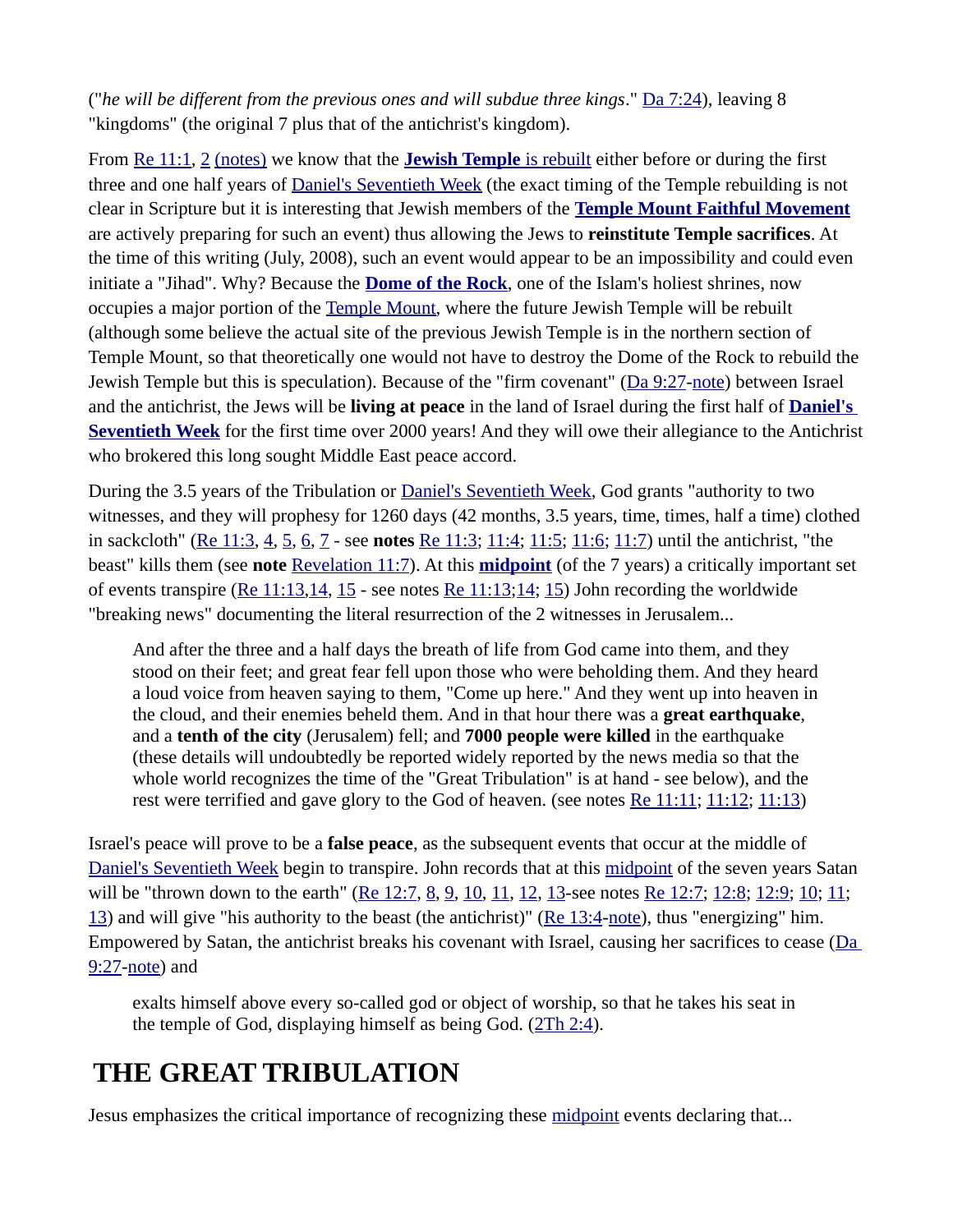Therefore when you see the **ABOMINATION OF DESOLATION** (the antichrist displaying himself as being God) which was **spoken of through Daniel the prophet**, standing in the holy place (the holy of holies in the rebuilt Jewish Temple) (let the reader understand)...for then there will be a **great tribulation**, such as has not occurred since the beginning of the world until now, nor ever shall. And unless those days had been cut short, no life would have been saved; but for the sake of the elect those days shall be cut short. [\(Mt 24:15, 21-22](http://studylight.org/desk/?query=mat+24))

The [midpoint](https://www.preceptaustin.org/daniels_seventieth_week#midpoint) events inaugurate the **Great Tribulation**, the horrific last half of [Daniel's Seventieth](https://www.preceptaustin.org/the_millennium_2#70)  [Week,](https://www.preceptaustin.org/the_millennium_2#70) a time period so important in God's prophetic timetable that it is described in multiple passages under various synonyms as outlined in the following table...

| <b>SYNONYMS FOR</b><br>"THE GREAT TRIBULATION"<br>(Mt 24:15, 21, 22) |                                                       |  |  |
|----------------------------------------------------------------------|-------------------------------------------------------|--|--|
| <b>SCRIPTURE</b>                                                     | <b>DESCRIPTION</b>                                    |  |  |
| Deuteronomy 4:29, 30                                                 | when you are in distress<br>$(ESV = tribulation)$     |  |  |
| <b>Daniel 11:36</b>                                                  | indignation                                           |  |  |
| Daniel 12:1                                                          | a time of great distress<br>$(ESV = time of trouble)$ |  |  |
| <b>Is 26:20</b>                                                      | indignation<br>$(ESV = fury)$                         |  |  |
| <b>Jeremiah 30:7-note</b>                                            | the time of Jacob's distress                          |  |  |
| <b>Revelation 7:14</b>                                               | great tribulation                                     |  |  |

The **false prophet** actively promotes the antichrist during the last half of [Daniel's Seventieth Week,](https://www.preceptaustin.org/the_millennium_2#70) deceiving

**[those who dwell on the earth](http://www.spiritandtruth.org/teaching/Book_of_Revelation/commentary/htm/03031001.htm#3.3.10.1)** because of the signs which it was given him to perform in the presence of the **[Beast](http://www.spiritandtruth.org/teaching/Book_of_Revelation/commentary/htm/0402.htm#4.2)** [\(note\)](http://www.spiritandtruth.org/teaching/Book_of_Revelation/commentary/htm/0402.htm#4.2) [\(another note on "beast"](http://www.spiritandtruth.org/teaching/Book_of_Revelation/commentary/htm/0402.htm#4.2); the Antichrist = **[his aliases](https://www.preceptaustin.org/daniel_927#antichrist)**), telling those who dwell on the earth (see See **[Earth Dwellers](http://www.spiritandtruth.org/teaching/Book_of_Revelation/commentary/htm/03031001.htm#3.3.10.1)**) to make an image to the beast who had the wound of the sword and has come to life (a "counterfeit" resurrection). And there was given to him to give breath to the **[image of the beast](http://www.spiritandtruth.org/teaching/Book_of_Revelation/commentary/htm/04030219.htm#4.3.2.19)**, that the image of the beast might even speak and cause as many as do not worship the image of the beast to be killed. And he (the **[False Prophet](http://www.spiritandtruth.org/teaching/Book_of_Revelation/commentary/htm/04030218.htm#4.3.2.18)** who) causes all, the small and the great, and the rich and the poor, and the free men and the slaves, to be given a **mark on their right hand, or on their forehead**, and he provides that no one should be able to buy or to sell, except the one who has the **mark**, either the name of the beast or the number of his name. Here is wisdom. Let him who has understanding calculate the **number of the beast**, for the number is that of a man; and his number is six hundred and sixty-six (666). (see **notes** [Revelation 13:14;](http://www.spiritandtruth.org/id/revc.htm?13:14) [15](http://www.spiritandtruth.org/id/revc.htm?13:15); [16](http://www.spiritandtruth.org/id/revc.htm?13:16); [17;](http://www.spiritandtruth.org/id/revc.htm?13:) [18](http://www.spiritandtruth.org/id/revc.htm?13:17))

**During this last 3.5 years** [\(Click](https://www.preceptaustin.org/daniel_927#time) for synonymous **time phrases**), Jerusalem is "tread under foot...for forty-two months" [\(Re 11:2](https://biblia.com/bible/niv/Rev%2011.2)[-note](http://www.spiritandtruth.org/id/revc.htm?11:2)) by the Gentile nations, fulfilling Jesus' prophecy of "the times of the Gentiles" ([Lu 21:24](https://biblia.com/bible/niv/Luke%2021.24)) during which "Jerusalem (would) be trampled under foot by the Gentiles", this trampling having begun with Babylon's defeat of Judah in 586BC.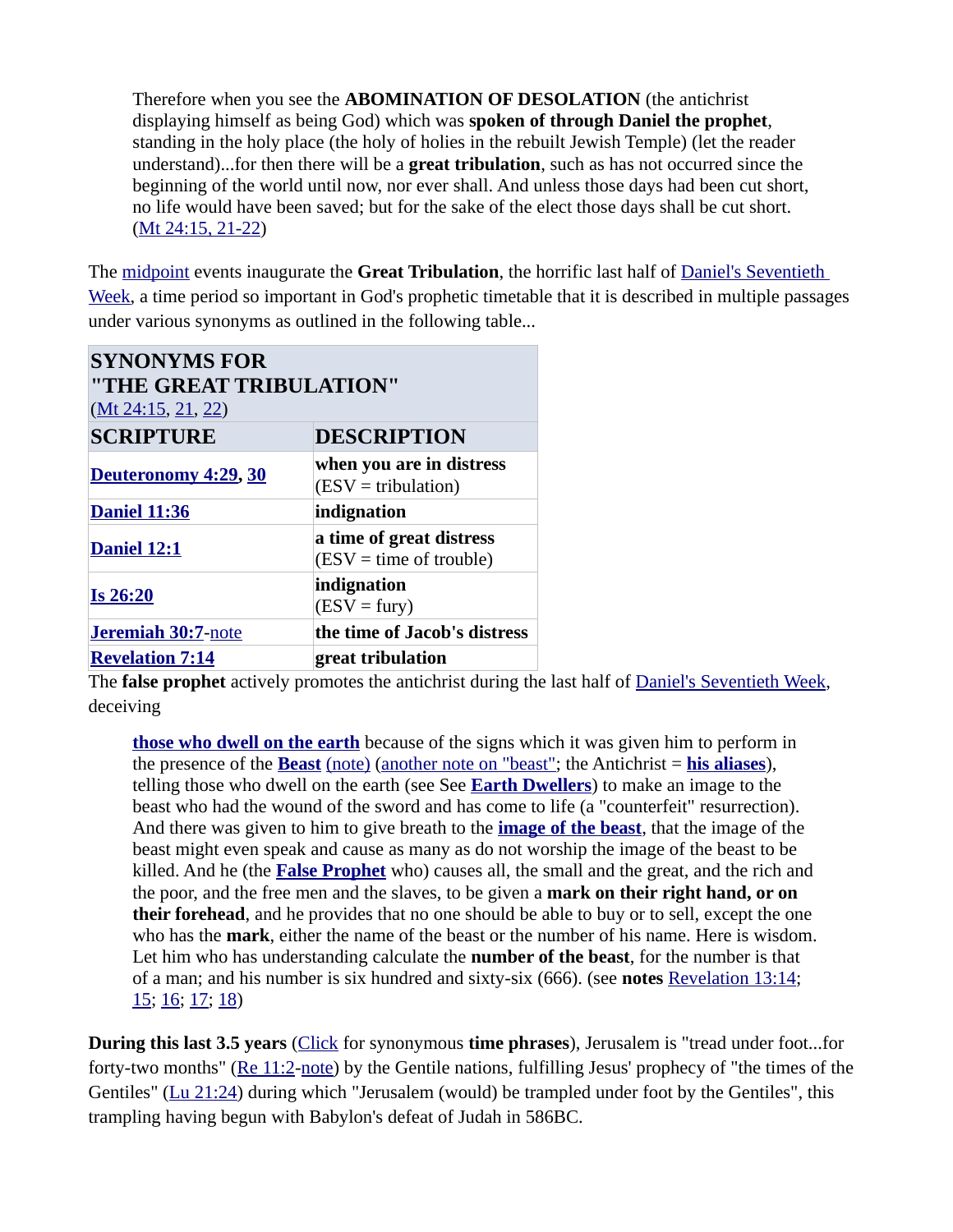Although this last 3.5 years will be a **Great Tribulation** for Israel, this horrific time will also be a time of one of the greatest harvests of souls the world has ever seen as the result of the powerful testimony of the "two witnesses" in the first 3.5 years ([Re 11:3](https://biblia.com/bible/niv/Rev%2011.3), [4](https://biblia.com/bible/niv/Re%2011.4), [5](https://biblia.com/bible/niv/Re%2011.5), [6](https://biblia.com/bible/niv/Re%2011.6), [7](https://biblia.com/bible/niv/Re%2011.7), -see **notes** [Re 11:3](http://www.spiritandtruth.org/id/revc.htm?11:3); [11:4](http://www.spiritandtruth.org/id/revc.htm?11:4); [11:5;](http://www.spiritandtruth.org/id/revc.htm?11:5) [11:6](http://www.spiritandtruth.org/id/revc.htm?11:6);  $11:7$ ), possibly the ministry of 144,000 Jews ([Re 7:4](https://biblia.com/bible/niv/Rev%207.4)[-note](http://www.spiritandtruth.org/id/revc.htm?7:4) -- many feel they will be witnesses, although Scripture is not clear) and finally as a result of the worldwide proclamation of the gospel (which appears to be right at the midpoint of the last 7 years), John recording that...

And I saw another angel flying in mid-heaven, having an **eternal gospel** to preach to those who live on the earth, and to **every nation** and **tribe** and **tongue** and **people**; and he said with a loud voice,

Fear God, and give Him glory, because the hour of His judgment has come; and worship Him who made the heaven and the earth and sea and springs of waters. (see notes [Revelation 14:6](http://www.spiritandtruth.org/id/revc.htm?14:6); [14:7](http://www.spiritandtruth.org/id/revc.htm?14:7))

And so during the last 3.5 year reign of terror, John records the wonderful vision of...

a **great multitude**, which **no one could count**, from every **nation** and all **tribes** and **peoples** and **tongues**, standing before the throne and before the Lamb, clothed in white" those martyred for their faith in the Messiah, having "come out of **the great tribulation**, and they have washed their robes and made them white in the blood of the Lamb. (see **notes** [Revelation 7:9](http://www.spiritandtruth.org/id/revc.htm?7:9); [7:10;](http://www.spiritandtruth.org/id/revc.htm?7:10) [7:11](http://www.spiritandtruth.org/id/revc.htm?7:11); [7:12;](http://www.spiritandtruth.org/id/revc.htm?7:12) [7:13](http://www.spiritandtruth.org/id/revc.htm?7:13); [7:14](http://www.spiritandtruth.org/id/revc.htm?7:14))

Paul addressing the **fate of Israel** during this last 3.5 years records that...

and thus all Israel will be saved; just as it is written, "THE DELIVERER WILL COME FROM ZION, HE WILL REMOVE UNGODLINESS FROM JACOB." "AND THIS IS MY COVENANT WITH THEM, WHEN I TAKE AWAY THEIR SINS." (see notes [Romans 11:26](https://www.preceptaustin.org/romans_1117-33#11:26); [11:27\)](https://www.preceptaustin.org/romans_1117-33#11:27)

This **all Israel** is **all** of those who have become believers in Messiah during the **Great Tribulation**, Zechariah explaining that..

it will come about in all the land," declares the LORD, "that two parts in it will be cut off and perish; but the third will be left in it. (the so-called faithful **[remnant](https://www.preceptaustin.org/remnant-of-israel)**) And I will bring the **third part** (corresponds to '**all Israel** in [Ro 11:26](https://biblia.com/bible/niv/Rom%2011.26) [{note}\)](https://www.preceptaustin.org/romans_1117-33#11:26) through the **fire** (the **time of Jacob's distress**), refine them as silver is refined, and test them as gold is tested. They will call on My name, and I will answer them; I will say, 'They are My people,' and they will say, 'The LORD is my God.' (this is the oneness of covenant - see study on New Covenant [in the Old Testament](https://www.preceptaustin.org/covenant_new_covenant_in_the_OT)) [\(Zechariah 13:8-9](http://studylight.org/desk/?query=zech+13))

### **As the "Great Tribulation" draws to a close, we see a rapid fire series of events occurring on a global scale.**

The Antichrist enters Palestine and defeats Egypt, Libya, and Ethiopia ([Da 11:40,](https://biblia.com/bible/niv/Dan%2011.40) [41,](https://biblia.com/bible/niv/Da%2011.41) [42,](https://biblia.com/bible/niv/Da%2011.42) [43\)](https://biblia.com/bible/niv/Da%2011.43). At this same time the armies from the East and the North move toward Palestine ( $Da 11:44; Re 16:12 -note$  $Da 11:44; Re 16:12 -note$  $Da 11:44; Re 16:12 -note$ ),</u> which prompts the Antichrist to "go forth with great wrath to destroy and annihilate many." ([Da 11:44\)](https://biblia.com/bible/niv/Dan%2011.44).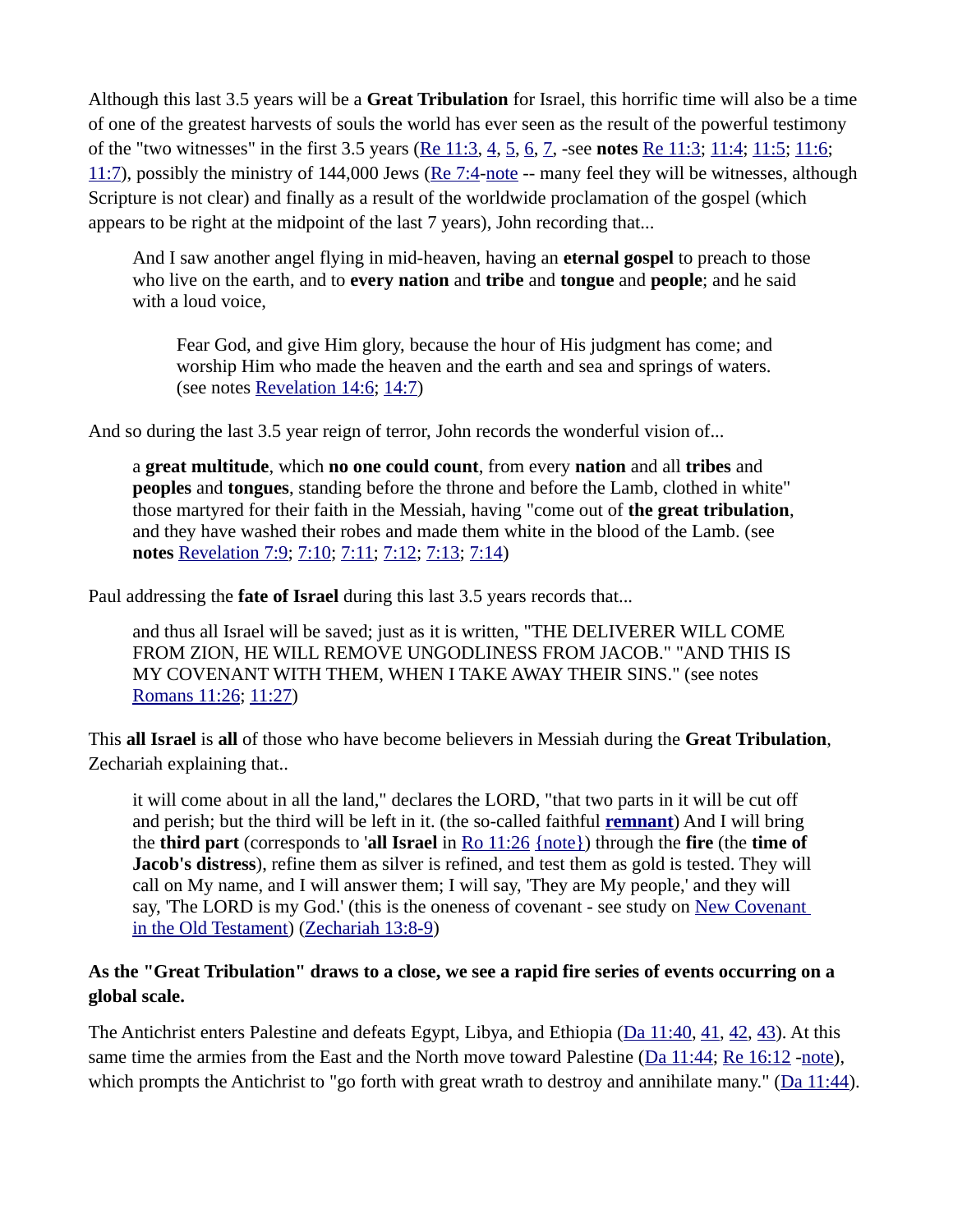John records that during the last part of the **Great Tribulation** - Demons inspire "the kings of the whole world, to gather...together for the war of the great day of God, the Almighty" and they "gathered them together to the place which in Hebrew is called Har-Magedon" (notice "Armageddon" [{click](http://www.spiritandtruth.org/teaching/Book_of_Revelation/commentary/htm/04050301.htm#4.5.3.1)  [here](http://www.spiritandtruth.org/teaching/Book_of_Revelation/commentary/htm/04050301.htm#4.5.3.1)} is not the battle per se as is often taught but is the gather prior to the battle) (see **notes** [Revelation](http://www.spiritandtruth.org/id/revc.htm?16:14) [16:14](http://www.spiritandtruth.org/id/revc.htm?16:14); [16:16\)](http://www.spiritandtruth.org/id/revc.htm?16:16)

**Jerusalem** is ravaged, Zechariah recording this horrible time declaring - Behold, a day is coming for the LORD when the spoil taken from you will be divided among you. For I will gather all the nations against Jerusalem to battle, and the city will be captured, the houses plundered, the women ravished, and half of the city exiled, but the rest of the people will not be cut off from the city. **Then** the LORD will go forth and fight against those nations, as when He fights on a day of battle. And in that day His feet will stand on the Mount of Olives, which is in front of Jerusalem on the east; and the Mount of Olives will be split in its middle from east to west by a very large valley, so that half of the mountain will move toward the north and the other half toward the south. And you will flee by the valley of My mountains ([Zechariah 14:1-5a](http://studylight.org/desk/?query=zech+14))

**Tony Garland** has the following summary of the Great Tribulation (**[A Testimony of Jesus Christ -](http://www.spiritandtruth.org/teaching/Book_of_Revelation/commentary/htm/021304.htm#2.13.4)  [Jacob's Trouble and the Great Tribulation](http://www.spiritandtruth.org/teaching/Book_of_Revelation/commentary/htm/021304.htm#2.13.4)**)...

Two other titles which are related to the coming Day of the Lord are the Time of Jacob's Trouble and the Great Tribulation. (#1 - see notes below) Notice that all three involve the concept of an unparalleled time of trouble. Unparalleled implies two things concerning the time periods involved:

1 Since there cannot be more than one unparalleled time of trouble, their time periods must overlap. (#2)

2 These events have not transpired in the past. (#3)

Regarding the timing of the Great Tribulation, Jesus said

"Therefore when you see the 'abomination of desolation,' spoken of by Daniel the prophet, standing in the holy place" (whoever reads, let him understand), "then let those who are in Judea flee to the mountains. Let him who is on the housetop not go down to take anything out of his house. And let him who is in the field not go back to get his clothes. But woe to those who are pregnant and to those who are nursing babies in those days! And pray that your flight may not be in winter or on the Sabbath. For then there will be great tribulation, such as has not been since the beginning of the world until this time, no, nor ever shall be. And unless those days were shortened, no flesh would be saved; but for the elect's sake those days will be shortened." [\(Mt 24:15-22\)](https://biblia.com/bible/niv/Matt%2024.15-22)

Jesus referred to this [Daniel 9:27](https://biblia.com/bible/niv/Dan%209.27) "overspreading of abominations" in [Matthew 24:15](https://biblia.com/bible/niv/Matt%2024.15). Then He said, "then shall be Great Tribulation, such as was not since the beginning of the world to this time, no, nor ever shall be"  $(Mt 24:21)$  $(Mt 24:21)$ , thereby indicating that the Great Tribulation will begin when the overspreading of abominations of [Daniel 9:27](https://biblia.com/bible/niv/Dan%209.27) occurs. Since the Great Tribulation will begin when the overspreading of abominations occurs in the middle of the 70th week, we can conclude that the Great Tribulation will begin in the middle of the 70th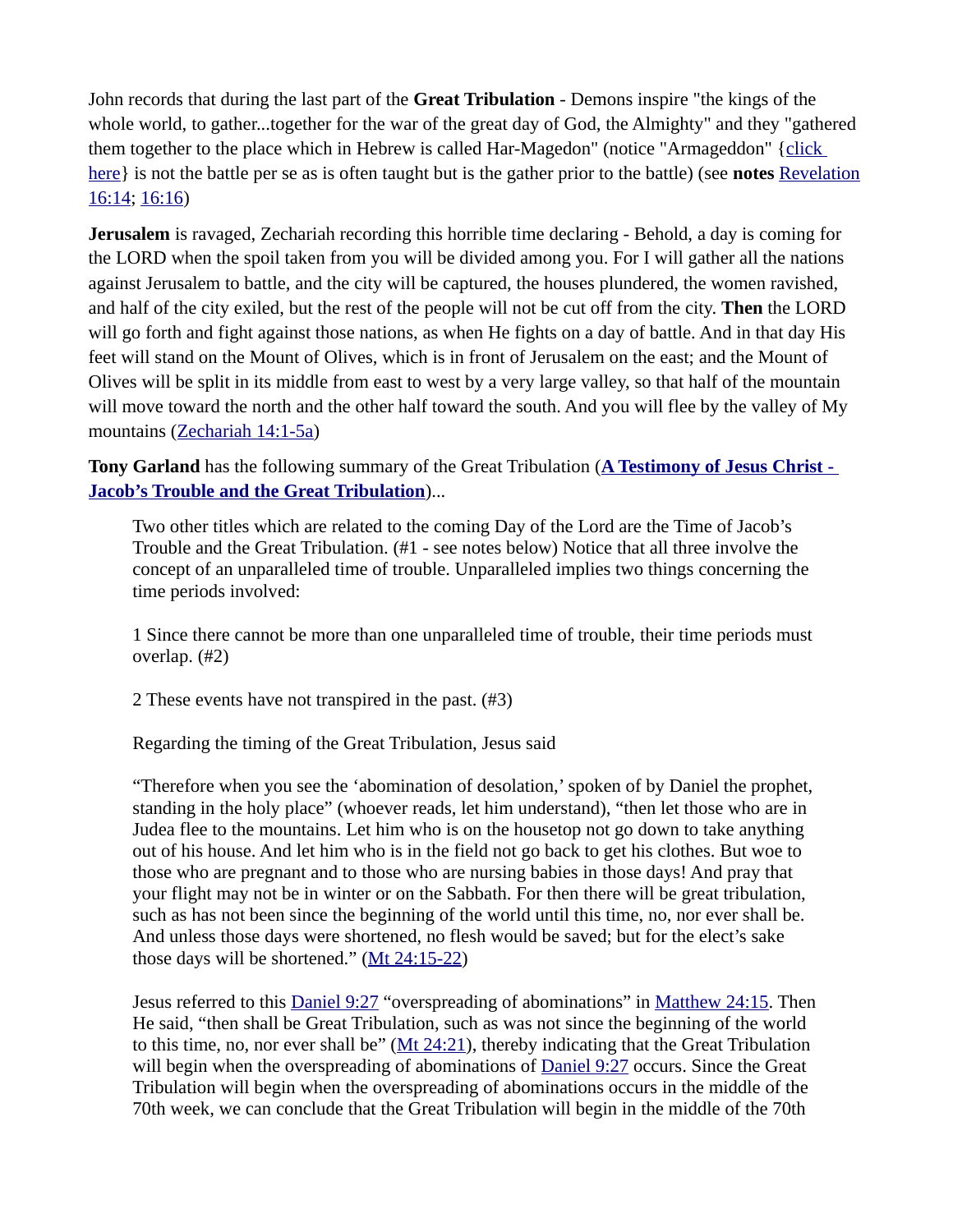week of Daniel, or after the first three and one-half years of that seven-year period have transpired. (#4)

Notice Jesus says, "let those who are in Judea flee to the mountains" and "pray that your flight may not be . . . on the Sabbath." There is an explicit Jewish element to this entire passage. This is because the events are related to the Time of Jacob's Trouble described by Jeremiah:

'For behold, the days are coming,' says the LORD, 'that I will bring back from captivity My people Israel and Judah,' says the LORD. 'And I will cause them to return to the land that I gave to their fathers, and they shall possess it.' Now these are the words that the LORD spoke concerning Israel and Judah. For thus says the LORD: 'We have heard a voice of trembling, of fear, and not of peace. Ask now, and see, whether a man is ever in labor with child? So why do I see every man with his hands on his loins like a woman in labor, and all faces turned pale? Alas! For that day is great, so that none is like it; and it is the time of Jacob's trouble, but he shall be saved out of it.' [\(Je 30:3-7\)](https://biblia.com/bible/niv/Jer%2030.3-7)

#### **Notice several important aspects within this passage:**

1 Jacob is Israel - Jacob fathered the 12 tribes and was given the name Israel by God ([Gen.](https://biblia.com/bible/niv/Gen.%2032.28)  [32:28](https://biblia.com/bible/niv/Gen.%2032.28)). Thus, this is describing a time of trouble specifically for the Jews.

2 Gathering in the Land - This time of trouble occurs after Israel is gathered back in the Promised Land.

3 Birth Pangs - The passage refers to every man acting "like a woman in labor." How similar this is to the words of Jesus, "All these are the beginning of sorrows" [\(Mt 24:8\)](https://biblia.com/bible/niv/Matt%2024.8). Sorrows (ōdin) indicates "[A] pang or throe, especially of childbirth." [emphasis added]5

4 A Unique Day - There is no other day like it.

5 Results in Salvation - "But he shall be saved out of it." Although the Jews undergo an extremely troubling time, salvation comes at the end.6

The Jewish aspect of this period can also be seen in the wider context of Micah's wellknown prophecy concerning the birthplace of Messiah:

Now gather yourself in troops, O daughter of troops; He has laid siege against us; they will strike the judge of Israel with a rod on the cheek. But you, Bethlehem Ephrathah, Though you are little among the thousands of Judah, yet out of you shall come forth to Me The One to be Ruler in Israel, Whose goings forth are from of old, from everlasting. **Therefore He shall give them up, until the time that she who is in labor has given birth; then the remnant of His brethren shall return to the children of Israel.** And He shall stand and feed His flock In the strength of the LORD, in the majesty of the name of the LORD His God; and they shall abide, for now He shall be great to the ends of the earth. ([Mic. 5:1-4\)](https://biblia.com/bible/niv/Micah.%205.1-4) [bolding added]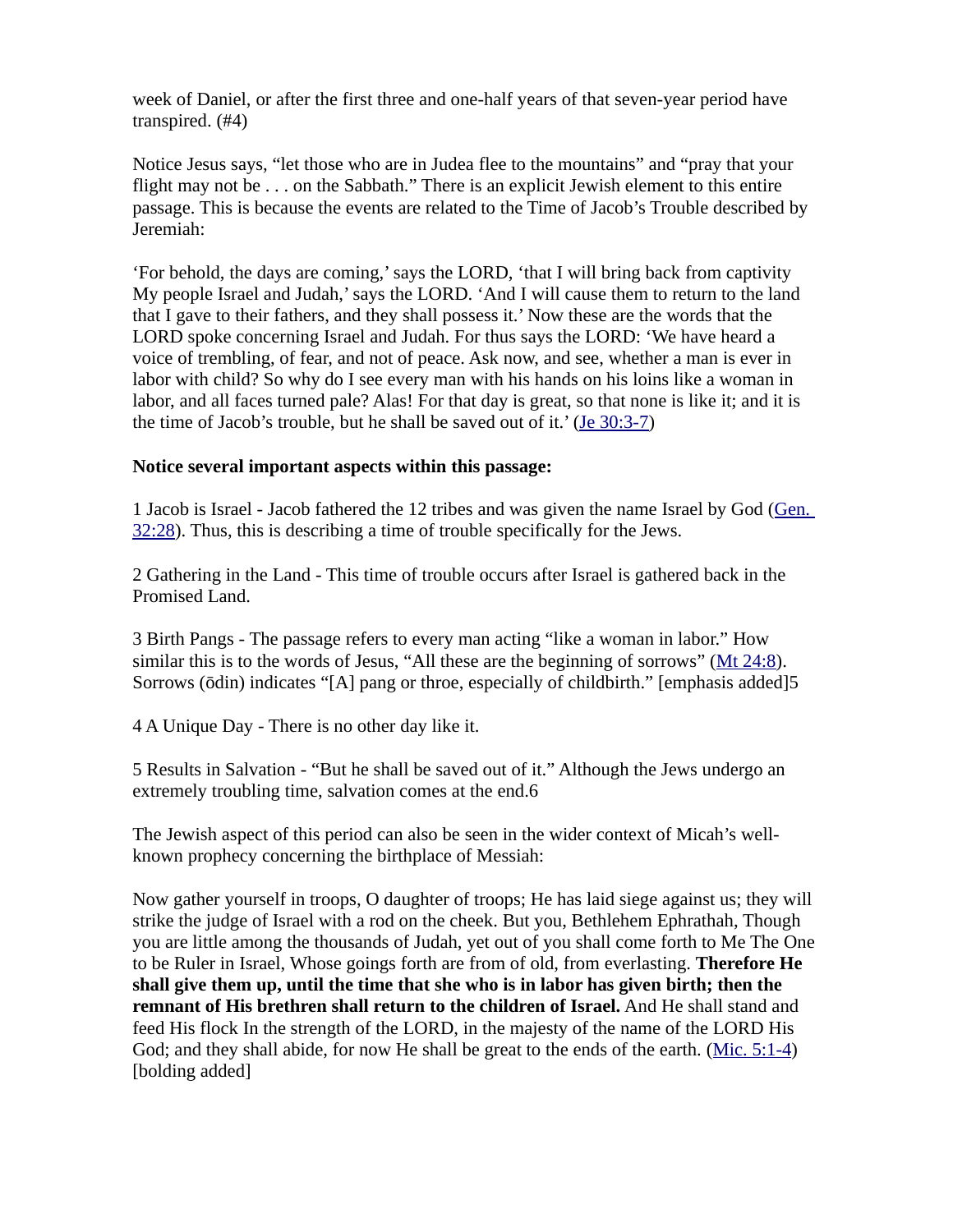Scripture record's two pregnancies in relation to Messiah. The first labor terminates in the First Coming of Messiah ([Re 12:2](https://biblia.com/bible/niv/Rev%2012.2), [3](https://biblia.com/bible/niv/Re%2012.3), [4](https://biblia.com/bible/niv/Re%2012.4)[-note](http://www.spiritandtruth.org/teaching/Book_of_Revelation/commentary/htm/031202.htm#3.12.2)). The second labor terminates in the ushering in of the Millennial Kingdom. It is this second period of labor, subsequent to the going forth of Messiah from Bethlehem, which Micah sets forth. This second labor leads to the millennial age: "For now He shall be great to the ends of the earth." The time of Jacob's trouble describes the labor pains associated with the second pregnancy.

"She who travaileth" does not refer to Israel bringing forth (giving birth to) Messiah, but to her last-day Tribulation travail (Jer.  $30:5-7$ ) in bringing forth a believing remnant, ... Israel's greatest and most anguishing sufferings of all her long and checkered history of woe will take place during the coming Great Tribulation ([Rev. 8:1](https://biblia.com/bible/niv/Rev.%208.1)-[note-](http://www.spiritandtruth.org/teaching/Book_of_Revelation/commentary/htm/030801.htm#3.8.1) [Re 20:3](https://biblia.com/bible/niv/Rev%2020.3)[-note](http://www.spiritandtruth.org/teaching/Book_of_Revelation/commentary/htm/032003.htm#3.20.3)). Her terrible travail pains that in God's plan precede the joy of birth (cf. [Mic. 4:9](https://biblia.com/bible/niv/Micah.%204.9); cf. [John](https://biblia.com/bible/niv/John%2016.21)  [16:21](https://biblia.com/bible/niv/John%2016.21)), will bring forth a regenerated nation to enter the joy of the Kingdom, which will be as unparalleled as the agony that introduces it.7

This period is mentioned in the book of Revelation and also Daniel which provides additional details as to its duration:8

Revelation 12[-note](http://www.spiritandtruth.org/teaching/Book_of_Revelation/commentary/htm/031201.htm#3.12.1) states the length of time this persecution and hiding of the Jews in the wilderness will last . . . it will last 1,260 days ([Rev. 12:6-](https://biblia.com/bible/niv/Rev.%2012.6)[note](http://www.spiritandtruth.org/teaching/Book_of_Revelation/commentary/htm/031214.htm#3.12.14)) . . . [Revelation 12:14-](https://biblia.com/bible/niv/Rev%2012.14)note states that Israel will hide in the wilderness from Satan for "a time, and times, and half a time." [Daniel 7:25](https://biblia.com/bible/niv/Dan%207.25) uses this identical time designation for the length of time that the Antichrist will persecute the saints of the 70th week. . . . [Revelation 13:5-7-](https://biblia.com/bible/niv/Rev%2013.5-7)[note](http://www.spiritandtruth.org/teaching/Book_of_Revelation/commentary/htm/031305.htm#3.13.5), when referring to this same persecution of 70th-week saints by the Antichrist, declares that it will last for 42 months, which equal three and one-half years. . . . The Jews will be persecuted and will hide in a wilderness area for three and one-half years, exactly one-half of the seven-year 70th week. . . . the Great Tribulation will be finished when God has completely shattered the obstinate rebellion of the nation of Israel against Him [[Dan. 9:24](https://biblia.com/bible/niv/Dan.%209.24); [12:7\]](https://biblia.com/bible/niv/Dan%2012.7). In other words, the Great Tribulation will end when Israel's rebellion against God's rule ends.9

Scofield summarizes the character of this unique period:

The elements of the tribulation are: (1) The cruel reign of the "beast out of the sea" (Rev. [13:1](https://biblia.com/bible/niv/Rev.%2013.1)[-note](http://www.spiritandtruth.org/teaching/Book_of_Revelation/commentary/htm/031301.htm#3.13.1)), who, at the beginning of the three and a half years, will break his covenant with the Jews (by virtue of which they will have re-established the temple worship, [Dan. 9:27](https://biblia.com/bible/niv/Dan.%209.27)), and show himself in the temple, demanding that he be worshipped as God ([Mt 24:15](https://biblia.com/bible/niv/Matt%2024.15); [2Th.](https://biblia.com/bible/niv/2%20Thess.%202.4)  [2:4](https://biblia.com/bible/niv/2%20Thess.%202.4)). (2) The active interposition of Satan "having great wrath" [\(Rev. 12:12](https://biblia.com/bible/niv/Rev.%2012.12)[-note](http://www.spiritandtruth.org/teaching/Book_of_Revelation/commentary/htm/031212.htm#3.12.12)), who gives his power to the Beast [\(Rev. 13:4](https://biblia.com/bible/niv/Rev.%2013.4)-[note,](http://www.spiritandtruth.org/teaching/Book_of_Revelation/commentary/htm/031304.htm#3.13.4) [Re 13:5](https://biblia.com/bible/niv/Rev%2013.5)[-note](http://www.spiritandtruth.org/teaching/Book_of_Revelation/commentary/htm/031305.htm#3.13.5)). (3) The unprecedented activity of demons [\(Rev. 9:2](https://biblia.com/bible/niv/Rev.%209.2)[-note](http://www.spiritandtruth.org/teaching/Book_of_Revelation/commentary/htm/030902.htm#3.9.2), [Re 9:11](https://biblia.com/bible/niv/Rev%209.11)[-note\)](http://www.spiritandtruth.org/teaching/Book_of_Revelation/commentary/htm/030911.htm#3.9.11); and (4) the terrible "bowl" judgments of [Rev. 16](https://biblia.com/bible/niv/Rev.%2016) [note](http://www.spiritandtruth.org/teaching/Book_of_Revelation/commentary/htm/031601.htm#3.16.1)

Although the book of Revelation indicates that all those living on the earth immediately prior to the return of Jesus will be involved in troublesome times, this is especially true for the Jews. This is because God applies judgment first and more fully to those who have greater revelation and responsibility [\(Amos 3:2](https://biblia.com/bible/niv/Amos%203.2); [Luke 12:48](https://biblia.com/bible/niv/Luke%2012.48)).11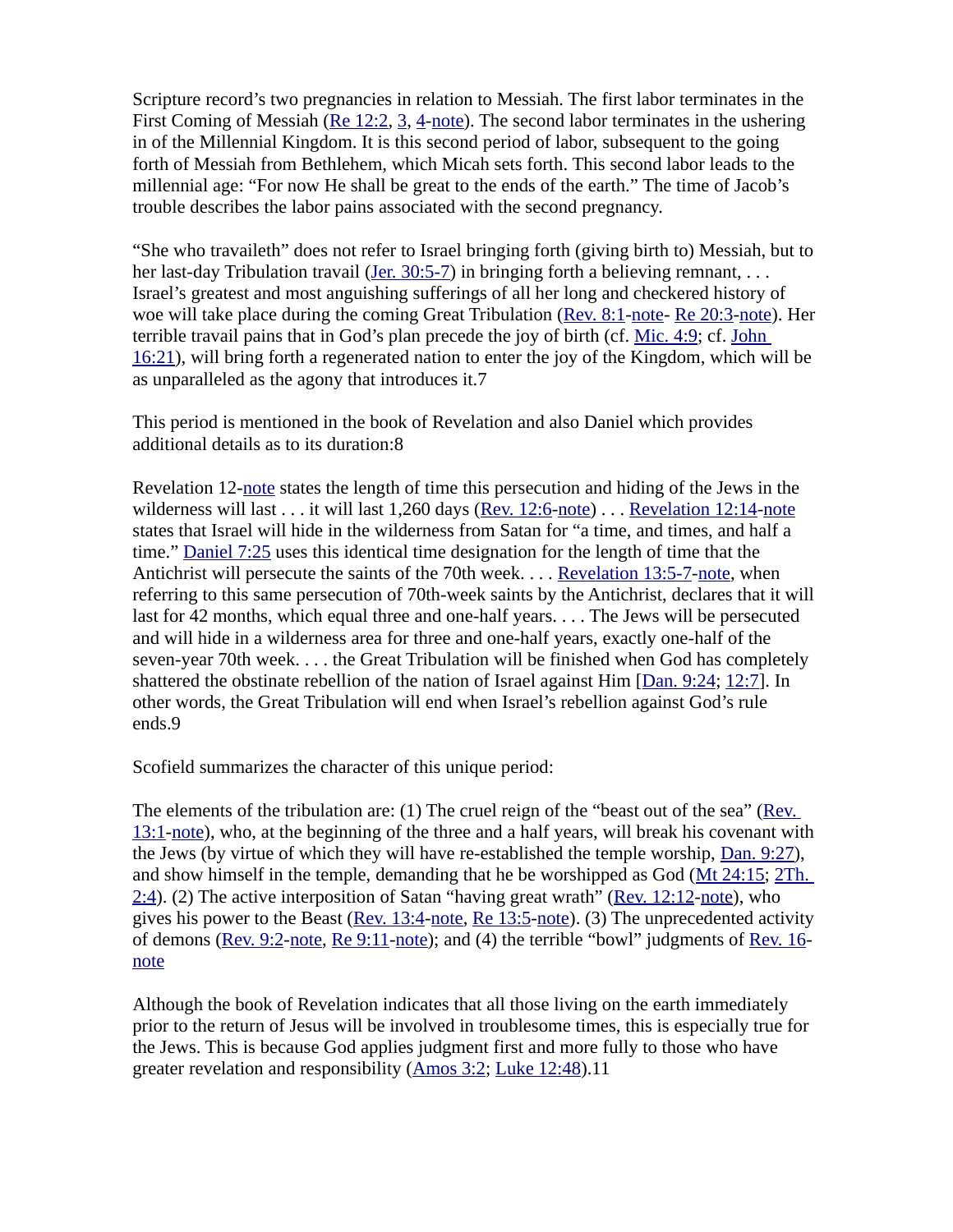While it is true that all will suffer during that time, Israel will suffer more so. The basic reason for this lies in Israel's relationship to God as God's first born ([Ex. 4:22\)](https://biblia.com/bible/niv/Exod.%204.22) and, therefore, Israel receives double, both in blessing and cursing. The principle that Israel receives double for all her sins is stated in [Isaiah 40:1-2](https://biblia.com/bible/niv/Isa%2040.1-2) . . . It is also found in [Jeremiah](https://biblia.com/bible/niv/Jer%2016.16-18)  [16:16-18](https://biblia.com/bible/niv/Jer%2016.16-18). The principle of Israel's receiving double for all her sins is the reason why the Tribulation is uniquely the Time of Jacob's Trouble.12

Stanton shows the Jewish character of the period by saying: "The tribulation is primarily Jewish. This fact is borne out by Old Testament Scriptures [\(Dt 4:30](https://biblia.com/bible/niv/Deut%204.30); [Jer. 30:7](https://biblia.com/bible/niv/Jer.%2030.7)-**[note](https://www.preceptaustin.org/jeremiah_30_commentary#30:7)**; [Eze.](https://biblia.com/bible/niv/Ezek.%2020.37)  [20:37](https://biblia.com/bible/niv/Ezek.%2020.37); [Dan. 12:1](https://biblia.com/bible/niv/Dan.%2012.1); [Zec. 13:8-9\)](https://biblia.com/bible/niv/Zech.%2013.8-9), by the Olivet Discourse of Christ ([Mt 24:9-26](https://biblia.com/bible/niv/Matt%2024.9-26)), and by the book of Revelation itself [\(Rev. 7:4-8](https://biblia.com/bible/niv/Rev.%207.4-8)-[note;](http://www.spiritandtruth.org/teaching/Book_of_Revelation/commentary/htm/030704.htm#3.7.4) [Re 12:1-2-](https://biblia.com/bible/niv/Rev%2012.1-2)[note](http://www.spiritandtruth.org/teaching/Book_of_Revelation/commentary/htm/031201.htm#3.12.1), [Re 12:17](https://biblia.com/bible/niv/Rev%2012.17)-[note](http://www.spiritandtruth.org/teaching/Book_of_Revelation/commentary/htm/031217.htm#3.12.17) etc.). It concerns 'Daniel's people,' the coming of 'false Messiah,' the preaching of the 'gospel of the kingdom,' flight on the 'sabbath,' the temple and the 'holy place,' the land of Judea, the city of Jerusalem, the twelve 'tribes of the children of Israel,' the 'son of Moses,' 'signs' in the heavens, the 'covenant' with the Beast, the 'sanctuary,' the 'sacrifice and the oblation' of the temple ritual—these all speak of Israel and prove that the tribulation is largely a time when God deals with His ancient people prior to their entrance into the promised kingdom."13

Our study of the book of Revelation will greatly benefit by keeping in mind the purposes God has for this period of time:

The first purpose is to make an end of wickedness and wicked ones [\(Isa. 13:9;](https://biblia.com/bible/niv/Isa.%2013.9) [Isa. 24:19-](https://biblia.com/bible/niv/Isa.%2024.19-20) [20](https://biblia.com/bible/niv/Isa.%2024.19-20)) . . . The second purpose of the Tribulation is to bring about a worldwide revival [\(Rev.](https://biblia.com/bible/niv/Rev.%207.1-7)   $7:1-7$ [-note](http://www.spiritandtruth.org/teaching/Book_of_Revelation/commentary/htm/030701.htm#3.7.1))... The Third purpose of the Tribulation is to break the power of the stubborn will of the Jewish nation [\(Dan. 12:5-7](https://biblia.com/bible/niv/Dan.%2012.5-7); [Eze. 20:33-38](https://biblia.com/bible/niv/Ezek.%2020.33-38)).14

The Old Testament presents at least five purposes for the Tribulation. 1 . The Tribulation will complete the decreed period of national Israel's judicial hardening as punishment for its rejection of the messianic program, which the partial return from exile did not remove and which culminated in the national rejection of Jesus ([Isa. 6:9-13](https://biblia.com/bible/niv/Isa.%206.9-13); [24:1-6](https://biblia.com/bible/niv/Isa%2024.1-6); cf. [John 12:37-](https://biblia.com/bible/niv/John%2012.37-41) [41](https://biblia.com/bible/niv/John%2012.37-41); [Rom. 11:7-10\)](https://biblia.com/bible/niv/Rom.%2011.7-10). 2 . It will produce a messianic revival among Jewish people scattered throughout the world ( $Dt$  4:27-30; cf. [Rev. 7:1-4](https://biblia.com/bible/niv/Rev.%207.1-4)[-note](http://www.spiritandtruth.org/teaching/Book_of_Revelation/commentary/htm/030701.htm#3.7.1); [Mt 24:14\)](https://biblia.com/bible/niv/Matt%2024.14). 3. The Tribulation will convince the Jewish nation of their need for the Messiah in order to produce a national regeneration [\(Dan. 12:5-7](https://biblia.com/bible/niv/Dan.%2012.5-7); [Jer. 31:31-34](https://biblia.com/bible/niv/Jer.%2031.31-34); [Eze. 20:34-38](https://biblia.com/bible/niv/Ezek.%2020.34-38); [36:25-27;](https://biblia.com/bible/niv/Eze%2036.25-27) [37:1-14](https://biblia.com/bible/niv/Eze%2037.1-14); [Zec. 12:9-13:2](https://biblia.com/bible/niv/Zech.%2012.9-13.2); [Isa. 59:20-21](https://biblia.com/bible/niv/Isa.%2059.20-21)). This will result in a massive return of Jews to the land of Israel [\(Zec. 8:7-8;](https://biblia.com/bible/niv/Zech.%208.7-8) [Eze. 36:24](https://biblia.com/bible/niv/Ezek.%2036.24); [37:21](https://biblia.com/bible/niv/Eze%2037.21)). 4 . It will end the time of the Gentiles and effect the deliverance of the Jewish people from Gentile dominion (*Isa. 24:21-23; [59:16-20](https://biblia.com/bible/niv/Isa%2059.16-20); cf. [Mt 24:29-31](https://biblia.com/bible/niv/Matt%2024.29-31); Mark* [13:24-27](https://biblia.com/bible/niv/Mark%2013.24-27); [Rom. 11:25](https://biblia.com/bible/niv/Rom.%2011.25)). 5 . The Tribulation will purge the earth of wicked people in order to establish the Messianic Kingdom in righteousness [\(Isa. 13:9;](https://biblia.com/bible/niv/Isa.%2013.9) [24:19-20](https://biblia.com/bible/niv/Isa%2024.19-20); [Eze. 37:23](https://biblia.com/bible/niv/Ezek.%2037.23); [Zec.](https://biblia.com/bible/niv/Zech.%2013.2)  [13:2](https://biblia.com/bible/niv/Zech.%2013.2); [14:9](https://biblia.com/bible/niv/Zec%2014.9); [Isa. 11:9](https://biblia.com/bible/niv/Isa.%2011.9)). This violent reduction of the world's unbelieving population will result from the divine judgments unleashed throughout the Tribulation [\(Rev. 6-18](https://biblia.com/bible/niv/Rev.%206-18)), climaxing with the Battle of Armageddon under King Messiah ([Rev. 19\)](https://biblia.com/bible/niv/Rev.%2019) and His purge of rebel Jews and oppressive Gentiles at the end of the Tribulation ([Eze. 20:33-38](https://biblia.com/bible/niv/Ezek.%2020.33-38); [Mt 25:31-](https://biblia.com/bible/niv/Matt%2025.31-46) [46](https://biblia.com/bible/niv/Matt%2025.31-46)).**15**

#### **Notes and reference annotations (#'s 1-15)**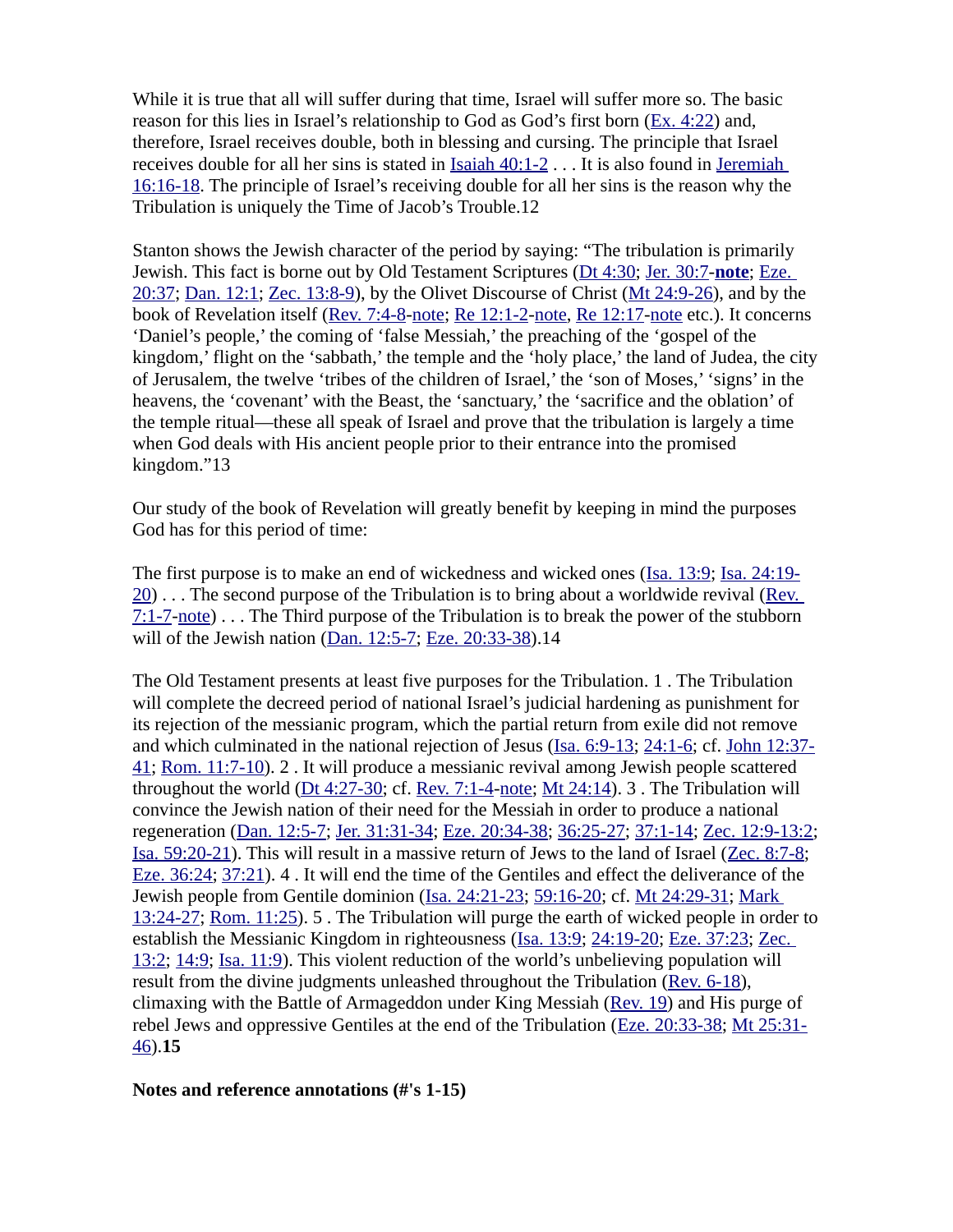1 "The Scriptures indicate that the Day of the Lord, the Time of Jacob's Trouble, and the Great Tribulation have several things in common. First, the concept of trouble or tribulation are associated with all three . . . Second, the concept of an unparalleled time of trouble is identified with all three [\[Joel 2:1-2](https://biblia.com/bible/niv/Joel%202.1-2); [Jer. 30:7](https://biblia.com/bible/niv/Jer.%2030.7)-**[note](https://www.preceptaustin.org/jeremiah_30_commentary#30:7)**; [Dan. 12:1](https://biblia.com/bible/niv/Dan.%2012.1) cf. [Mt 24:21](https://biblia.com/bible/niv/Matt%2024.21)] . . . Third, the term 'great' is used for all three . . . Fourth, the concept of birth pangs is associated with all three . . . Fifth, the expression 'that day' is used for all three . . . Sixth, Israel's future repentance or spiritual restoration to God is associated with all three . . . These comparisons demonstrate that several of the same concepts and terms are associated with the Day of the Lord, the Time of Jacob's Trouble, and the Great Tribulation . . . they indicate that the Day of the Lord will cover or at least include the same time period as the Time of Jacob's Trouble and the Great Tribulation."—Renald E. Showers, Maranatha, Our Lord Come (Bellmawr, NJ: The Friends of Israel Gospel Ministry, 1995), 41-42.

2 "Both the Time of Jacob's Trouble ([Jer. 30:6-7](https://biblia.com/bible/niv/Jer.%2030.6-7)) and the Great Tribulation [\(Mt 24:21\)](https://biblia.com/bible/niv/Matt%2024.21) are described as the unparalleled time of trouble. Since there can only be one such time, both will cover the same time period. The Great Tribulation will begin in the middle of the seven-year 70th week. We know this because Jesus indicated that the Great Tribulation will begin with the abomination of desolation [\(Mt 24:15-21](https://biblia.com/bible/niv/Matt%2024.15-21)), which will take place in the middle of the 70th week ( $Dan. 9:27$ ).  $\ldots$  Since the Great Tribulation will begin in the middle and terminate at the end of the 70th week and will cover the same time period as the Time of Jacob's Trouble, the Time of Jacob's Trouble will also cover the entire second half of the 70th week."—Showers, Maranatha, Our Lord Come, 23-24.

3 They must necessarily eclipse all the world wars and the horrors of the holocaust unless God be accused of exaggeration.

4 Showers, Maranatha, Our Lord Come, 43.

5 James Strong, The Exhaustive Concordance of the Bible (Ontario: Woodside Bible Fellowship, 1996), G5604.

6 How different this is from the interpretation which preterists force upon Matthew 24! The destruction of Jerusalem in A.D. 70 involved no intervention by God on behalf of the Jews.

7 Merrill F. Unger, Unger's Commentary on the Old Testament (Chattanooga, TN: AMG Publishers, 2002), [Mic. 5:3.](https://biblia.com/bible/niv/Micah.%205.3)

8 See Prophetic Year.

9 Showers, Maranatha, Our Lord Come, 44-46.

10 C. I. Scofield, The Scofield Study Bible (New York, NY: Oxford University Press, 2002, 1909), [Rev. 7:14](https://biblia.com/bible/niv/Rev.%207.14).

11 "It has been denied that God's people were actually worse than the pagans about them, but reckoning must be in proportion to spiritual knowledge and privileges enjoyed. The judgments of God are always relative to light and privilege granted. . . The Latins have a pointed saying: Corruptio optimi pessima ('The corruption of the best issues in the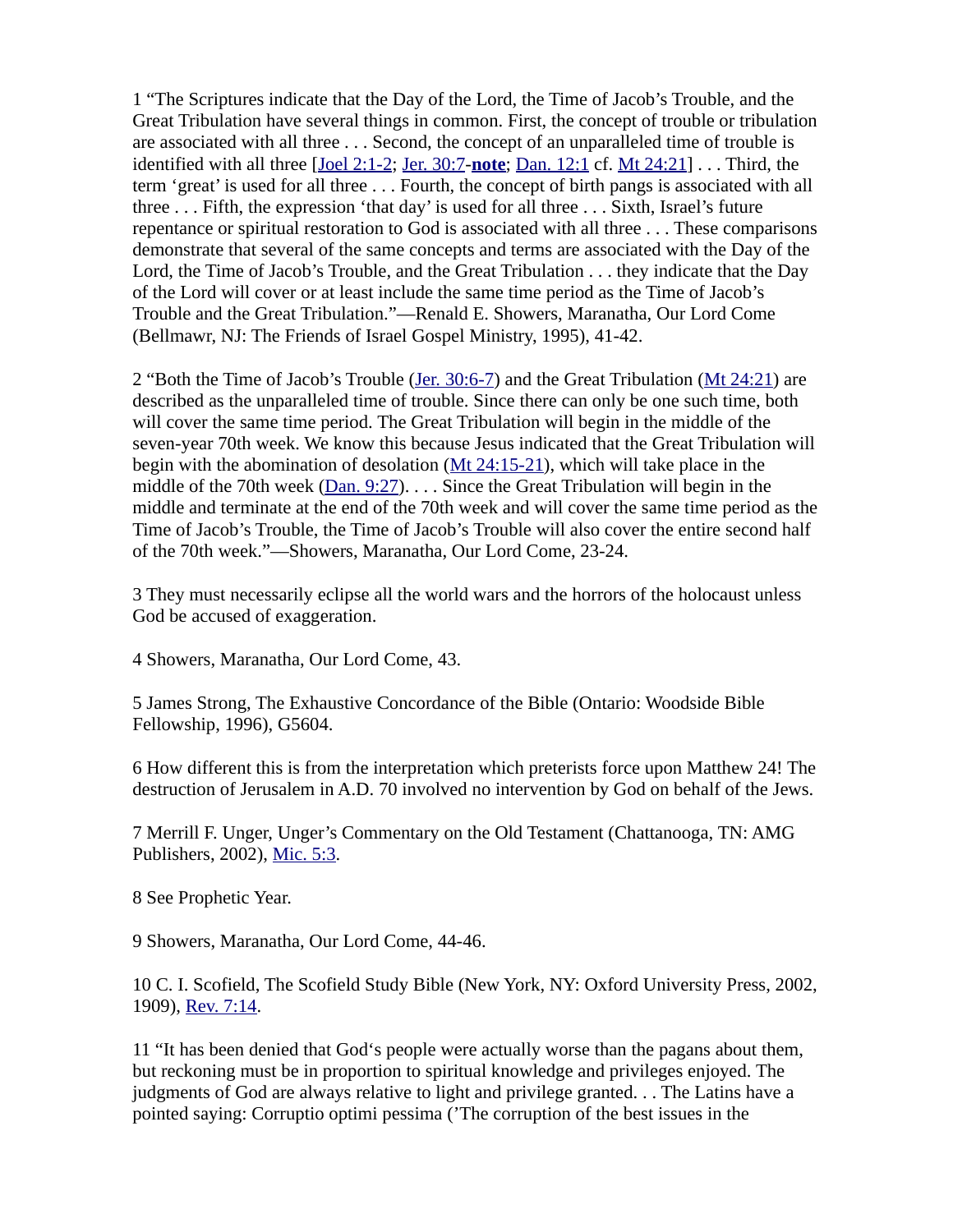worst.')"—Charles Feinberg, The Prophecy of Ezekiel: The Glory of the Lord (Chicago, IL: Moody Press, 1969), 37.

12 Arnold G. Fruchtenbaum, The Footsteps of Messiah, rev ed. (Tustin, CA: Ariel Ministries, 2003), 282-283.

13 J. Dwight Pentecost, Things to Come: A Study in Biblical Eschatology (Grand Rapids, MI: Zondervan Publishing House, 1958), 237.

14 Fruchtenbaum, The Footsteps of Messiah, 177-181.

15 Randall Price, "Old Testament References to The Great Tribulation," in Mal Couch, ed., Dictionary of Premillennial Theology (Grand Rapids, MI: Kregel Publications, 1996), 415.

**Zechariah** assures that in Jerusalem's darkest hour the **Second Coming of Messiah** will bring about a liberation of the city, accompanied by incredible changes in the topography, some of which allow the Jews to escape.

As the united armies of the Antichrist and the kings of the world come together for one final attempt to defeat God and His people, Messiah returns, an epic event recorded in several passages of Scripture. Joel writes that...

Multitudes, multitudes in the valley of decision! For the day of the LORD is near in the valley of decision. The sun and moon grow dark, and the stars lose their brightness. And the LORD roars from Zion and utters His voice from Jerusalem, and the heavens and the earth tremble, but the LORD is a refuge for His people and a stronghold to the sons of Israel. Then (when He returns, when He defeats all those arrayed against Him and against Israel) you will know that I am the LORD your God, Dwelling in Zion My holy mountain. So Jerusalem will be holy, And strangers will pass through it no more. ([Joel 3:14-17-](https://biblia.com/bible/niv/Joel%203.14-17)[note](https://www.preceptaustin.org/joel-3-commentary#3:14))

**Matthew** corroborates this great day recording Jesus' prophecy that...

just as the lightning comes from the east, and flashes even to the west, so shall the coming of the Son of Man be. Wherever the corpse is, there the vultures will gather. But immediately after the tribulation of those days THE SUN WILL BE DARKENED, AND THE MOON WILL NOT GIVE ITS LIGHT, AND THE STARS WILL FALL from the sky, and the powers of the heavens will be shaken, and then the sign of the Son of Man will appear in the sky (the interpretation is clear, the Son is the "sign"!), and then all the tribes of the earth will mourn, and they will see the SON OF MAN COMING ON THE CLOUDS OF THE SKY with power and great glory. And He will send forth His angels with A GREAT TRUMPET and THEY WILL GATHER TOGETHER His elect from the four winds, from one end of the sky to the other. [\(Mt 24:27-31](https://biblia.com/bible/niv/Matt%2024.27-31)[-note](https://www.preceptaustin.org/matthew_2425-28_commentary#24:27))

### **John** records that...

I saw heaven opened; and behold, a white horse, and He who sat upon it is called Faithful and True; and in righteousness He judges and wages war. And His eyes are a flame of fire, and upon His head are many diadems; and He has a name written upon Him which no one knows except Himself. And He is clothed with a robe dipped in blood; and His name is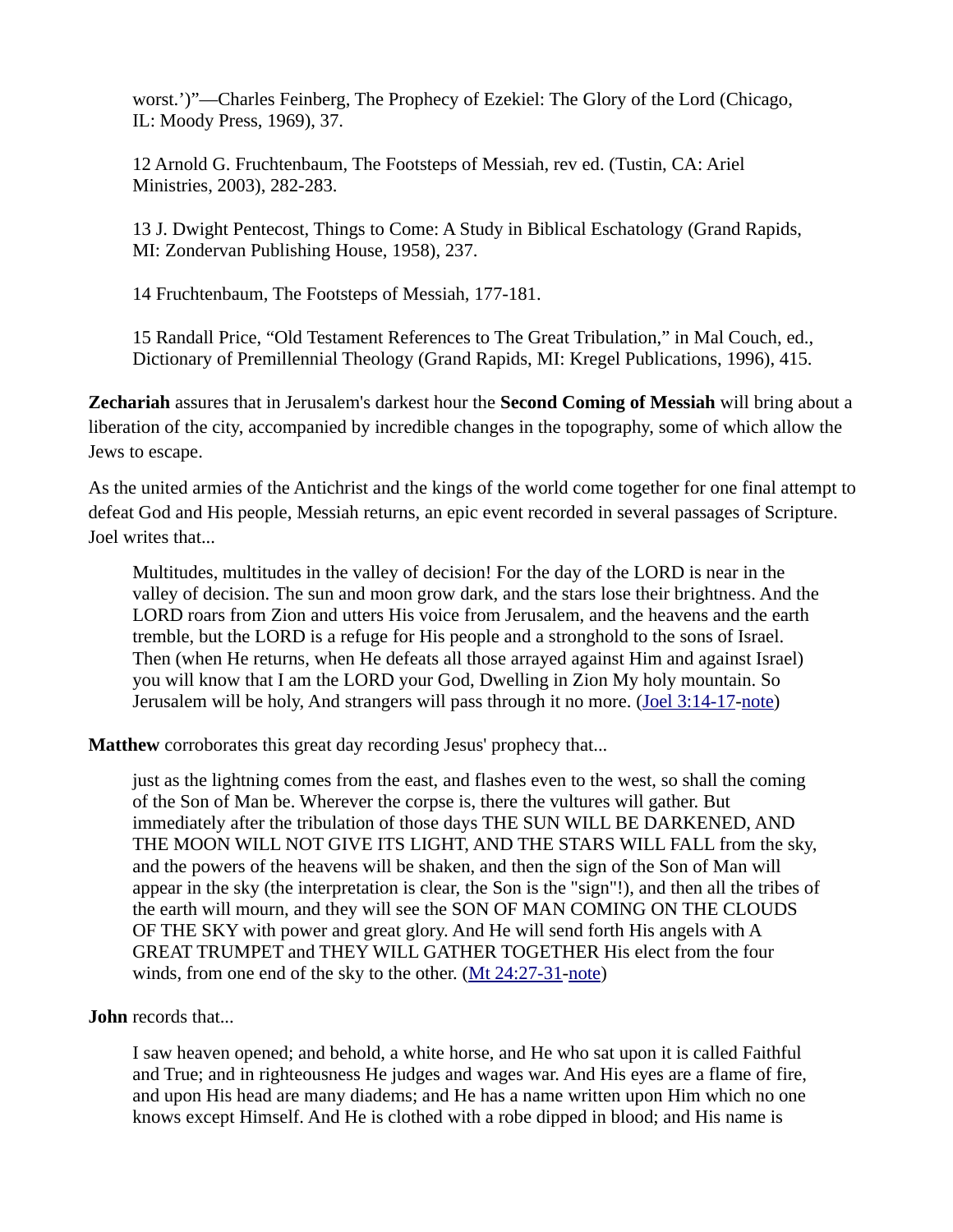called The Word of God. And the armies which are in heaven, clothed in fine linen, white and clean, were following Him on white horses. And from His mouth comes a sharp sword, so that with it He may smite the nations; and He will rule them with a rod of iron; and He treads the wine press of the fierce wrath of God, the Almighty. And on His robe and on His thigh He has a name written, "KING OF KINGS, AND LORD OF LORDS." [\(Rev 19:11-18](https://biblia.com/bible/niv/Rev%2019.11-18)) see [notes\)](http://www.spiritandtruth.org/id/revc.htm?19:11)

Recording the defeat of the forces arrayed against Messiah, **John** writes...

And I saw the beast (the antichrist) and the kings of the earth and their armies, assembled to make war against Him who sat upon the horse, and against His army. And the beast was seized, and with him the false prophet who performed the signs in his presence, by which he deceived those who had received the mark of the beast and those who worshiped his image; these two were thrown alive into the [Lake of Fire](http://studylight.org/enc/isb/view.cgi?number=T5398) which burns with brimstone. And the rest were killed with the sword which came from the mouth of Him who sat upon the horse, and all the birds were filled with their flesh. [\(Rev 19:19-21](https://biblia.com/bible/niv/Rev%2019.19-21)[-notes](http://www.spiritandtruth.org/id/revc.htm?19:19))

Contemporaneous with these incredible events we also see that the **great city of Babylon** is destroyed (the city of Babylon was never completely destroyed and has been partially rebuilt by Saddam Hussein and will be rebuilt to become a center of world commerce during [Daniel's Seventieth Week](https://www.preceptaustin.org/the_millennium_2#70), which is interesting in light of the fact that Iraq is on the path toward a democratic government and has some of the richest oil reserves in the world! One wonders if President Bush knew these prophecies foretelling of ancient Babylon's revival?). John records that...

And **the great city** (what does John call it? A city. So Babylon need not be interpreted symbolically like so many have done but as a literal city that will exist - see Babylon Photo [Tour\)](http://architecture.about.com/library/bl-babylon.htm) was split into three parts, and the cities of the nations fell. And Babylon the great was remembered before God, to give her the cup of the wine of His fierce wrath. ([Rev 16:19](https://biblia.com/bible/niv/Rev%2016.19) [note\)](http://www.spiritandtruth.org/id/revc.htm?16:19)

"And a strong angel took up a stone like a great millstone and threw it into the sea, saying, "Thus will **Babylon**, the **great city**, (Beloved, if John calls it a city, it is a city and you do not have to interpret it symbolically as is so commonly done. After all, how could you even know whose "symbolic" interpretation was correct? What God states plainly men sometimes make obtuse!) be thrown down with violence, and will not be found any longer." (Rev 18;21-[note](http://www.spiritandtruth.org/id/revc.htm?18:21))

There are many other Biblical details describing this cataclysmic time in world history, but for our purposes this overview gives the context for the subsequent golden Millennial age foretold by the Old Testament prophets of and longed for deeply by every Jew ever born (and especially those "born twice"!). In light of the absolute certainty of the rule of Messiah over His earthly Kingdom the question is "Who will be His subjects? Who enters into the 1000 year reign of Christ?" The short answer is that only Jewish and Gentile **believers** will enter the Millennial Kingdom. There are two judgments preceding the Millennium, one for Jews and the other for Gentiles.

**Ezekiel** foretells the future judgment of the Jews, who are still alive at the termination of the Great Tribulation, recording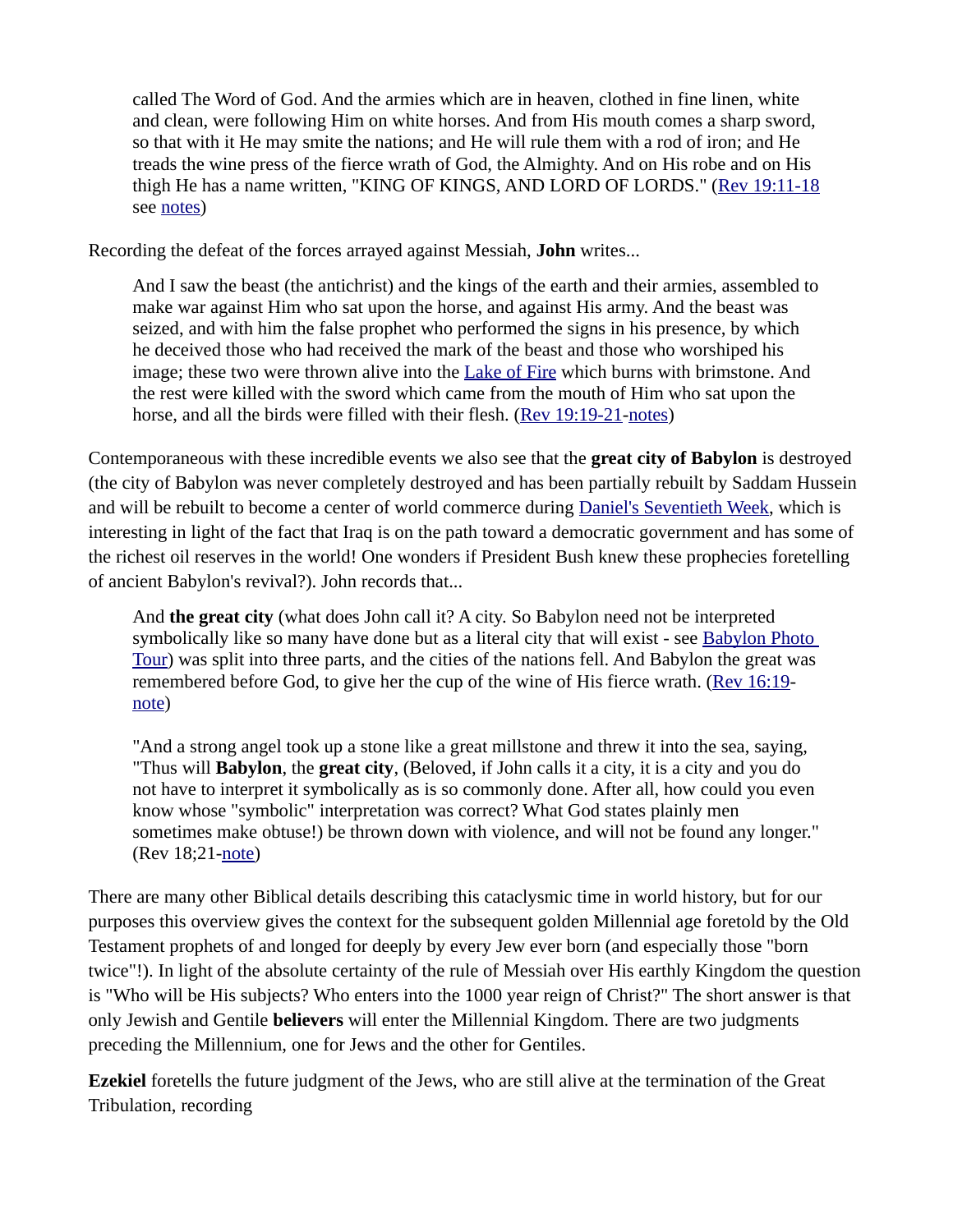"As I live," declares the Lord GOD, "surely with a mighty hand and with an outstretched arm and with wrath poured out (refers to the Great Tribulation, a time of purifying when 2/3's of Israel will not come through the fire), I shall be king over you. And I shall bring you out from the peoples and gather you from the lands where you are scattered (predicts a worldwide regathering of Israel, a regathering we have been witnessing since the birth of the nation of Israel in May, 1948), with a mighty hand and with an outstretched arm and with wrath poured out; and I shall bring you into the wilderness of the peoples, and there **I shall enter into judgment with you face to face**. As I entered into **judgment** with your fathers in the wilderness of the land of Egypt (alluding to the judgment in which most of the Jews who came out of Egypt were not allowed to enter into the Promised Land of Canaan because of unbelief), so I will enter into **judgment** with you," declares the Lord GOD.

"And **I shall make you pass under the rod** (the so-called faithful **[remnant](https://www.preceptaustin.org/remnant-of-israel)**), and **I shall bring you** (God Himself engineers this spiritual transaction, which speaks of His grace and mercy) into the bond of the **covenant** (an allusion to the New Covenant not the Old Covenant of Law - cf [Jer 31:31](https://biblia.com/bible/niv/Jer%2031.31), [32](https://biblia.com/bible/niv/Jer%2031.32), [33](https://biblia.com/bible/niv/Jer%2031.33), [34](https://biblia.com/bible/niv/Jer%2031.34) see study of [New Covenant in the Old](https://www.preceptaustin.org/covenant_new_covenant_in_the_OT)  [Testament](https://www.preceptaustin.org/covenant_new_covenant_in_the_OT)) and I shall purge from you the rebels and those who transgress against Me; I shall bring them out of the land where they sojourn, but they will not enter the land of Israel (part of the 2/3's who are purged. Walvoord states "This is to be interpreted as a judgment of physical death, and they will be raised from the dead at the judgment of the great white throne after the millennium to participate in the destiny of all the wicked."). Thus you will know that I am the LORD. (The Jews who are regenerated will turn away from seeking to establish their own righteousness and will seek the righteousness of God through Jesus the Messiah and that will bring about their national regeneration. It is going to be a new nation, a regenerate nation that will enter the Millennial Israel under King Messiah. Notice that the description given does not mention any resurrection from the dead and it may be assumed in view of the fact that regathering is a prerequisite to the judgment that this applies only to the living Israelites in the world at the time of the second coming.)

"As for you, O house of Israel," thus says the Lord GOD, "Go, serve everyone his idols; but later, you will surely listen to Me, and My holy name you will profane no longer with your gifts and with your idols. For on My holy mountain, on the high mountain of Israel (Mt Zion, the Temple Mount, site of the rebuilt Millennial Temple)," declares the Lord GOD, "there the whole house of Israel, all of them, will serve Me in **the land**; there I shall accept them, and there I shall seek your contributions and the choicest of your gifts, with all your holy things. ([Ezekiel 20:33-40](http://studylight.org/desk/?query=ezek+20))

Thus we see that the Chief Shepherd will examine His flock (pass under the rod), and will purge...the rebels, and bring the faithful [remnant](https://www.preceptaustin.org/remnant-of-israel) into the blessings of the New Covenant in the 1000 year Messianic Kingdom.

In an closely contemporaneous event, the **Gentile survivors** of the Great Tribulation will also be judged, at what is often called the **judgment of the sheep and the goats**. Matthew records that

"when the Son of Man comes in His glory, and all the angels with Him, then He will sit on His glorious throne. (So clearly Christ returns visibly to earth and sits visibly on His throne as King of kings) And all the nations (Gentiles) will be gathered before Him; and He will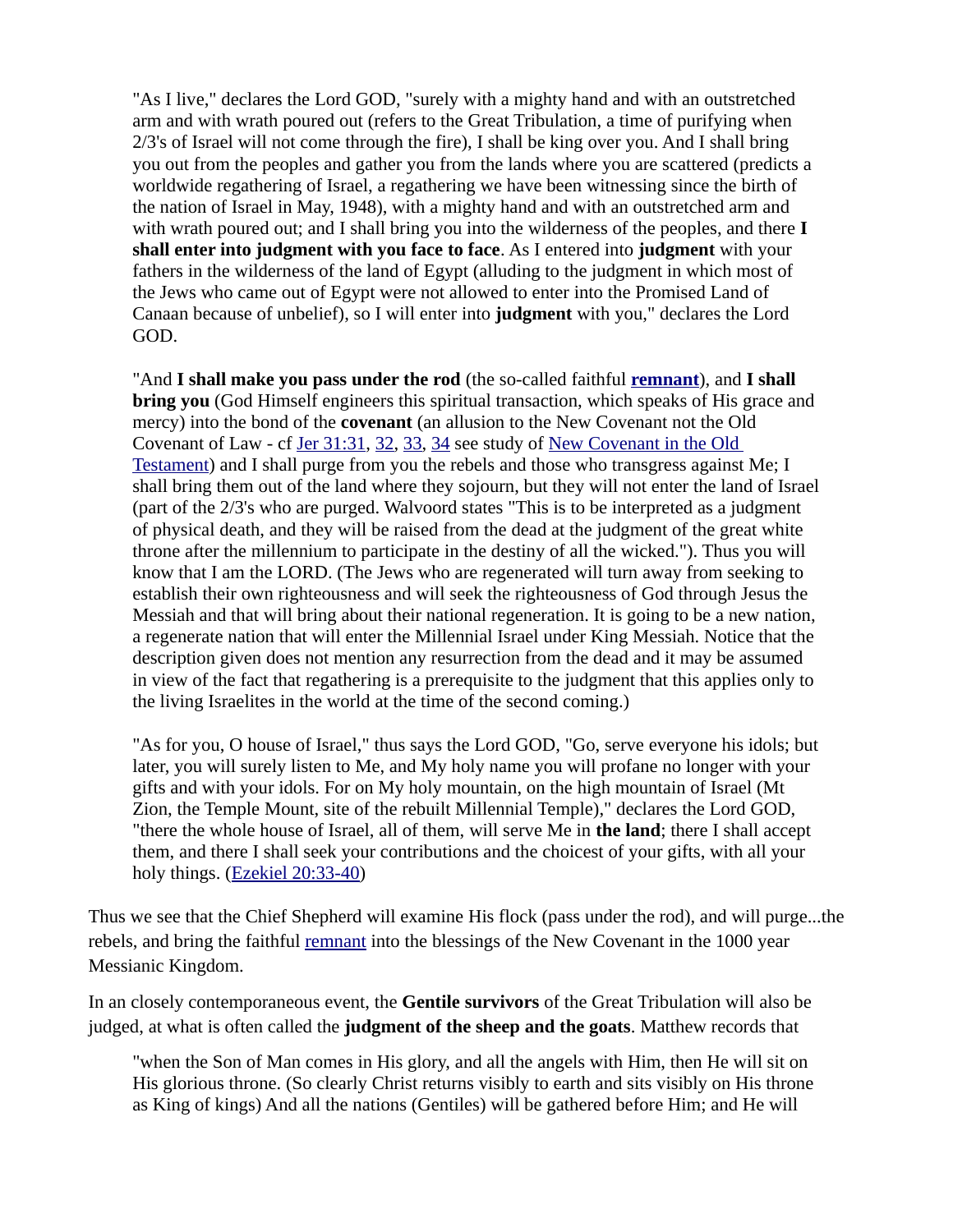separate them from one another, as the shepherd separates the sheep from the goats; and He will put the **sheep on His right**, and the **goats on the left**.

Then the King will say to those on His right, 'Come, you who are blessed of My Father, inherit the kingdom prepared for you from the foundation of the world. 'For I was hungry, and you gave Me something to eat; I was thirsty, and you gave Me drink; I was a stranger, and you invited Me in; naked, and you clothed Me; I was sick, and you visited Me; I was in prison, and you came to Me.' (Their works did not save them but demonstrated that their hearts were regenerated. They brought forth fruit in keeping with genuine repentance).

Then the righteous will answer Him, saying, 'Lord, when did we see You hungry, and feed You, or thirsty, and give You drink? And when did we see You a stranger, and invite You in, or naked, and clothe You? And when did we see You sick, or in prison, and come to You?'

"And the King will answer and say to them, 'Truly I say to you, to the extent that you did it to one of these brothers of Mine, even the least of them, you did it to Me.'

"Then He will also say to those on His left, 'Depart from Me, accursed ones, into the eternal fire which has been prepared for the devil and his angels; for I was hungry, and you gave Me nothing to eat; I was thirsty, and you gave Me nothing to drink; I was a stranger, and you did not invite Me in; naked, and you did not clothe Me; sick, and in prison, and you did not visit Me.' (Their works did not condemn them but demonstrated that their hearts were not regenerated).

"Then they themselves also will answer, saying, 'Lord, when did we see You hungry, or thirsty, or a stranger, or naked, or sick, or in prison, and did not take care of You?'

"Then He will answer them, saying, 'Truly I say to you, to the extent that you did not do it to one of the least of these, you did not do it to Me.'

### **And these will go away into eternal punishment, but the righteous into eternal life.**" [\(Mt 25:31-46](http://studylight.org/desk/?query=mat+25))

From these passages dealing with the judgment of Jews and Gentiles, one can readily see that at the beginning of the Millennium, all who enter in earthly (not glorified) bodies will have been shown through these judgments that they are redeemed by the blood of the Lamb. Dear reader, have you believed the gospel of Christ, that He died, was buried, was resurrected, that He ascended into Heaven and that He will return again to judge the living and the dead? Believe in the Lord Jesus Christ and you shall be saved. (See also offsite resource [The Great Tribulation](http://www.middletownbiblechurch.org/proph/future.htm))

# **Summary of Scriptures Associated with the Millennium**

Most of these descriptions of the Millennium are found in the OT Prophets. These create an interpretative dilemma for all those who do not believe in a Millennium!

## **Physical characteristics**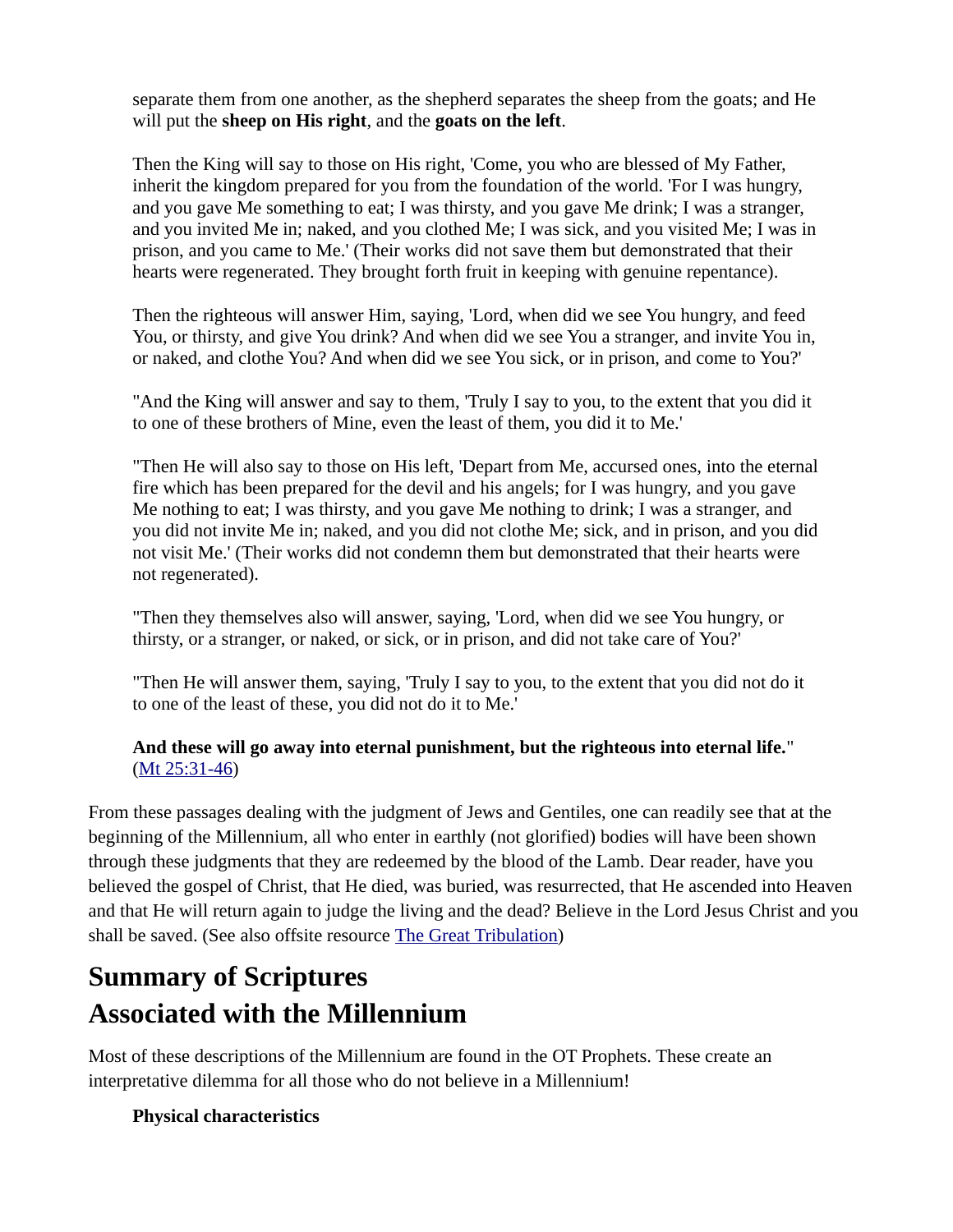#### **1. Topography and geography of the earth changed**

 [Isaiah 2:2](https://biblia.com/bible/niv/Isa%202.2)[-note](https://www.preceptaustin.org/isaiah_21-4_commentary#2:2); [Ezek 47:1,](https://biblia.com/bible/niv/Ezek%2047.1) [2,](https://biblia.com/bible/niv/Ezek%2047.2) [3,](https://biblia.com/bible/niv/Ezek%2047.3) [4,](https://biblia.com/bible/niv/Ezek%2047.4) [5,](https://biblia.com/bible/niv/Ezek%2047.5) [6,](https://biblia.com/bible/niv/Ezek%2047.6) [7,](https://biblia.com/bible/niv/Ezek%2047.7) [8,](https://biblia.com/bible/niv/Ezek%2047.8) [9,](https://biblia.com/bible/niv/Ezek%2047.9) [10,](https://biblia.com/bible/niv/Ezek%2047.10) [11](https://biblia.com/bible/niv/Ezek%2047.11), [12](https://biblia.com/bible/niv/Ezek%2047.12);  [Ezekiel 48:8,](https://biblia.com/bible/niv/Ezek%2048.8) [9,](https://biblia.com/bible/niv/Ezekiel%2048.9) [10,](https://biblia.com/bible/niv/Ezekiel%2048.10) [11](https://biblia.com/bible/niv/Ezekiel%2048.11), [12](https://biblia.com/bible/niv/Ezekiel%2048.12), [13](https://biblia.com/bible/niv/Ezekiel%2048.13), [14](https://biblia.com/bible/niv/Ezekiel%2048.14), [15](https://biblia.com/bible/niv/Ezekiel%2048.15), [16](https://biblia.com/bible/niv/Ezekiel%2048.16), [17](https://biblia.com/bible/niv/Ezekiel%2048.17), [18](https://biblia.com/bible/niv/Ezekiel%2048.18), [19](https://biblia.com/bible/niv/Ezekiel%2048.19), [20](https://biblia.com/bible/niv/Ezekiel%2048.20); [Zec 14:4](https://biblia.com/bible/niv/Zech%2014.4), [8](https://biblia.com/bible/niv/Zec%2014.8), [10](https://biblia.com/bible/niv/Zec%2014.10)[-note](https://www.preceptaustin.org/zechariah-14-commentary#14:4)

#### **2. Wild animals tamed**

[Isaiah 11:6](https://biblia.com/bible/niv/Isa%2011.6), [7](https://biblia.com/bible/niv/Isaiah%2011.7), [8](https://biblia.com/bible/niv/Isaiah%2011.8), [9](https://biblia.com/bible/niv/Isaiah%2011.9)[-note;](https://www.preceptaustin.org/isaiah_11_commentary#11:6) [Isaiah 35:9](https://biblia.com/bible/niv/Isa%2035.9); [Ezekiel 34:25](https://biblia.com/bible/niv/Ezek%2034.25)

#### **3. Crops abundant**

[Isaiah 27:6](https://biblia.com/bible/niv/Isa%2027.6); [35:1](https://biblia.com/bible/niv/Isaiah%2035.1), [2](https://biblia.com/bible/niv/Isaiah%2035.2), [6](https://biblia.com/bible/niv/Isaiah%2035.6), [7](https://biblia.com/bible/niv/Isaiah%2035.7); [Amos 9:13;](https://biblia.com/bible/niv/Amos%209.13) [Zechariah 14:8](https://biblia.com/bible/niv/Zech%2014.8)[-note](https://www.preceptaustin.org/zechariah-14-commentary#14:8)

#### **4. Human longevity increased**

[Isaiah 65:20](https://biblia.com/bible/niv/Isa%2065.20), [21](https://biblia.com/bible/niv/Isaiah%2065.21), [22](https://biblia.com/bible/niv/Isaiah%2065.22), [23](https://biblia.com/bible/niv/Isaiah%2065.23)

#### **Spiritual and religious characteristics and events**

#### **1. Satan confined in the abyss**

[Revelation 20:1,](https://biblia.com/bible/niv/Rev%2020.1) [2,](https://biblia.com/bible/niv/Revelation%2020.2) [3-](https://biblia.com/bible/niv/Revelation%2020.3)[note](http://www.spiritandtruth.org/id/revc.htm?20:1)

#### **2. Millennial temple built**

 [Ezekiel 40:5-43:27](https://biblia.com/bible/niv/Ezek%2040.5-43.27) - [See Schematic Diagram of this Temple](https://www.esv.org/resources/esv-global-study-bible/chart_26_temple_plan/)

#### **3. Animal sacrifices offered as memorials to Christ's death**

[Isaiah 56:7](https://biblia.com/bible/niv/Isa%2056.7); [66:20](https://biblia.com/bible/niv/Isaiah%2066.20), [21](https://biblia.com/bible/niv/Isaiah%2066.21), [22](https://biblia.com/bible/niv/Isaiah%2066.22), [23](https://biblia.com/bible/niv/Isaiah%2066.23); [Jer. 33:17](https://biblia.com/bible/niv/Jer.%2033.17)[,18](https://biblia.com/bible/niv/Jer%2033.18); [Ezek](https://biblia.com/bible/niv/Ezek%2043.18)  [43:18,](https://biblia.com/bible/niv/Ezek%2043.18) [19,](https://biblia.com/bible/niv/Ezek%2043.19) [20,](https://biblia.com/bible/niv/Ezek%2043.20) [21,](https://biblia.com/bible/niv/Ezek%2043.21) [22,](https://biblia.com/bible/niv/Ezek%2043.22) [23,](https://biblia.com/bible/niv/Ezek%2043.23) [24,](https://biblia.com/bible/niv/Ezek%2043.24) [25,](https://biblia.com/bible/niv/Ezek%2043.25) [26,](https://biblia.com/bible/niv/Ezek%2043.26) [27;](https://biblia.com/bible/niv/Ezek%2043.27) [45:13-46:24;](https://biblia.com/bible/niv/Ezek%2045.13-46.24) [Malachi 3:3,](https://biblia.com/bible/niv/Mal%203.3) [4-](https://biblia.com/bible/niv/Malachi%203.4)[note](https://www.preceptaustin.org/_commentary#)

#### **4. Feasts of the New Year, Passover, and Tabernacles reinstituted**

[Ezek 45:18,](https://biblia.com/bible/niv/Ezek%2045.18) [19,](https://biblia.com/bible/niv/Ezek%2045.19) [20,](https://biblia.com/bible/niv/Ezek%2045.20) [21,](https://biblia.com/bible/niv/Ezek%2045.21) [22,](https://biblia.com/bible/niv/Ezek%2045.22) [23,](https://biblia.com/bible/niv/Ezek%2045.23) [24,](https://biblia.com/bible/niv/Ezek%2045.24) [25;](https://biblia.com/bible/niv/Ezek%2045.25) [Zechariah 14:16](https://biblia.com/bible/niv/Zech%2014.16), [17](https://biblia.com/bible/niv/Zechariah%2014.17), [19](https://biblia.com/bible/niv/Zechariah%2014.19), [19](https://biblia.com/bible/niv/Zechariah%2014.19), [20](https://biblia.com/bible/niv/Zechariah%2014.20), [21](https://biblia.com/bible/niv/Zechariah%2014.21) [note](https://www.preceptaustin.org/zechariah-14-commentary#14:16)

[Table summarizing all Seven Great Feasts of Israel](https://www.preceptaustin.org/leviticus_23_commentary#t)

#### **5. Nations worship in Jerusalem**

[Isaiah 2:2](https://biblia.com/bible/niv/Isa%202.2), [3](https://biblia.com/bible/niv/Isaiah%202.3), [4](https://biblia.com/bible/niv/Isaiah%202.4); [Mic 4:2](https://biblia.com/bible/niv/Micah%204.2)[-note](https://www.preceptaustin.org/micah_4_commentary#4:2); [Micah 7:12](https://biblia.com/bible/niv/Micah%207.12)[-note](https://www.preceptaustin.org/micah_7_commentary#7:12); [Zechariah 8:20,](https://biblia.com/bible/niv/Zech%208.20) [21,](https://biblia.com/bible/niv/Zechariah%208.21) [22,](https://biblia.com/bible/niv/Zechariah%208.22) [23;](https://biblia.com/bible/niv/Zechariah%208.23) [Zechariah 14:16,](https://biblia.com/bible/niv/Zech%2014.16) [17,](https://biblia.com/bible/niv/Zechariah%2014.17) [18,](https://biblia.com/bible/niv/Zechariah%2014.18) [19,](https://biblia.com/bible/niv/Zechariah%2014.19) [20,](https://biblia.com/bible/niv/Zechariah%2014.20) [21-](https://biblia.com/bible/niv/Zechariah%2014.21)[note](https://www.preceptaustin.org/zechariah-14-commentary#14:16)

#### **6. Worldwide knowledge of God**

[Isaiah 11:9](https://biblia.com/bible/niv/Isa%2011.9)[-note;](https://www.preceptaustin.org/isaiah_11_commentary#11:9) [Je 31:34](https://biblia.com/bible/niv/Jer%2031.34)[-note](https://www.preceptaustin.org/jeremiah_31_commentary#31:34); [Mic 4:5](https://biblia.com/bible/niv/Micah%204.5)[-note;](https://www.preceptaustin.org/micah_4_commentary#4:5) [Hab 2:14](https://biblia.com/bible/niv/Hab%202.14)[-note](https://www.preceptaustin.org/habakkuk_2_commentary#2:4) cf [Ps](https://biblia.com/bible/niv/Ps%2022.27)  [22:27,](https://biblia.com/bible/niv/Ps%2022.27) [67:1](https://biblia.com/bible/niv/Ps%2067.1)[,2](https://biblia.com/bible/niv/Ps%2067.2), [72:19,](https://biblia.com/bible/niv/Ps%2072.19) [86:9,](https://biblia.com/bible/niv/Ps%2086.9) [98:1](https://biblia.com/bible/niv/Ps%2098.1), [2](https://biblia.com/bible/niv/Ps%2098.2), [3](https://biblia.com/bible/niv/Ps%2098.3) [Zec 14:8](https://biblia.com/bible/niv/Zech%2014.8)[,9](https://biblia.com/bible/niv/Zec%2014.9) [Rev 11:15-](https://biblia.com/bible/niv/Rev%2011.15)[note](http://www.spiritandtruth.org/id/revc.htm?11:15); [Rev 15:4](https://biblia.com/bible/niv/Rev%2015.4)[-note](http://www.spiritandtruth.org/id/revc.htm?15:4)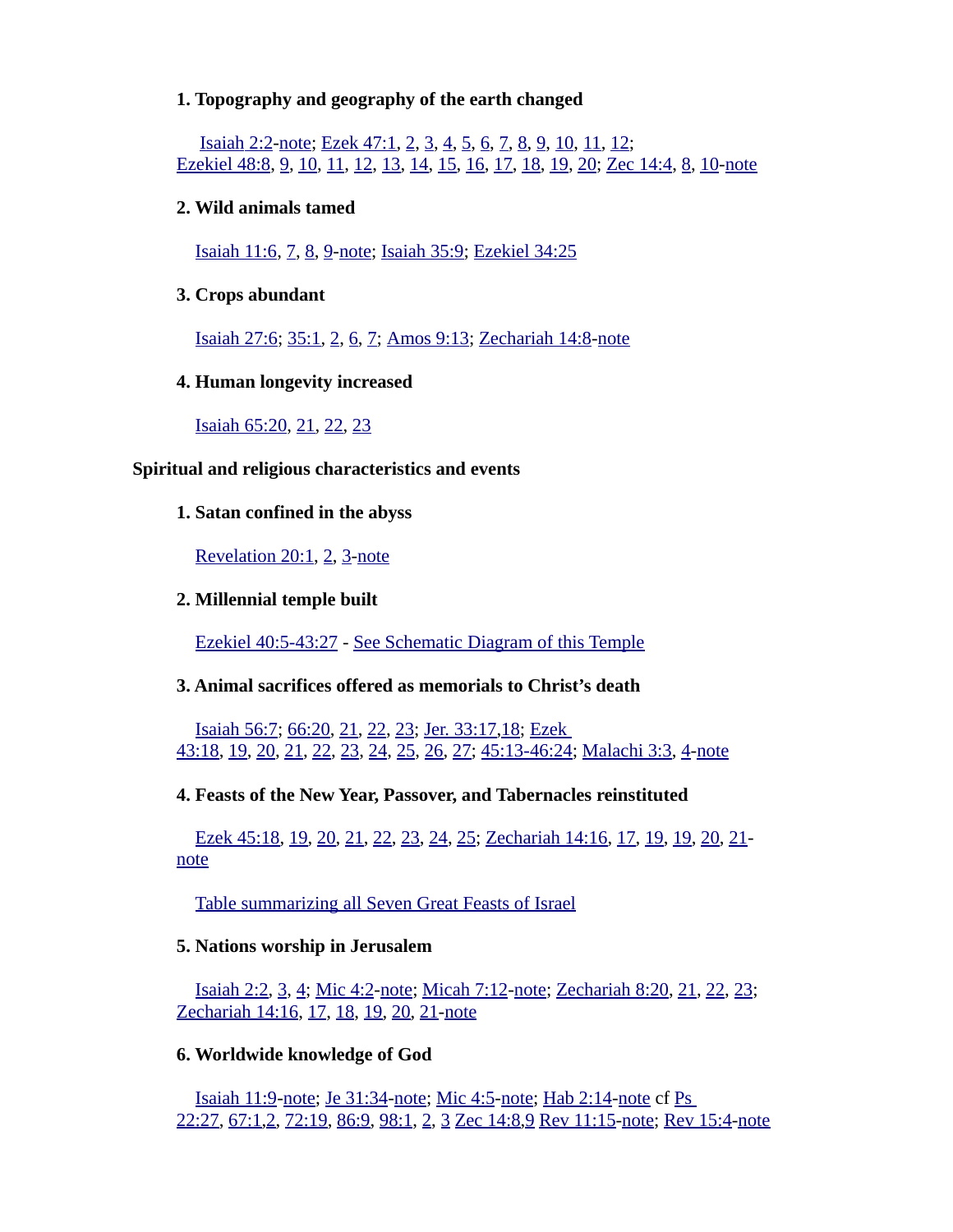### **7. Unparalleled filling of and empowerment by the Holy Spirit on Israel**

[Isaiah 32:15](https://biblia.com/bible/niv/Isa%2032.15); [44:3](https://biblia.com/bible/niv/Isaiah%2044.3); [Ezekiel 36:24,](https://biblia.com/bible/niv/Ezek%2036.24) [25,](https://biblia.com/bible/niv/Ezekiel%2036.25) [26,](https://biblia.com/bible/niv/Ezekiel%2036.26) [27,](https://biblia.com/bible/niv/Ezekiel%2036.27) [28,](https://biblia.com/bible/niv/Ezekiel%2036.28) [29;](https://biblia.com/bible/niv/Ezekiel%2036.29) [39:29](https://biblia.com/bible/niv/Ezekiel%2039.29)[-note](https://www.preceptaustin.org/exekiel_36_commentary#36:24); [Joel](https://biblia.com/bible/niv/Joel%202.28)  [2:28,](https://biblia.com/bible/niv/Joel%202.28) [29-](https://biblia.com/bible/niv/Joel%202.29)[note](https://www.preceptaustin.org/joel-2-commentary#2:28)

#### **8. New Covenant with Israel fulfilled**

 [Jeremiah 31:31](https://biblia.com/bible/niv/Jer%2031.31), [32](https://biblia.com/bible/niv/Jeremiah%2031.32), [33](https://biblia.com/bible/niv/Jeremiah%2031.33), [34](https://biblia.com/bible/niv/Jeremiah%2031.34); [Ezek](https://biblia.com/bible/niv/Ezek%2011.19)  [11:19](https://biblia.com/bible/niv/Ezek%2011.19), [20](https://biblia.com/bible/niv/Ezek%2011.20); [36:25](https://biblia.com/bible/niv/Ezek%2036.25), [26](https://biblia.com/bible/niv/Ezek%2036.26), [27](https://biblia.com/bible/niv/Ezek%2036.27), [28](https://biblia.com/bible/niv/Ezek%2036.28), [29](https://biblia.com/bible/niv/Ezek%2036.29), [30](https://biblia.com/bible/niv/Ezek%2036.30), [31](https://biblia.com/bible/niv/Ezek%2036.31), [32](https://biblia.com/bible/niv/Ezek%2036.32)-[-note](https://www.preceptaustin.org/ezekiel_11_commentary#11:19)

#### **9. Righteousness and justice prevails**

[Isaiah 9:7](https://biblia.com/bible/niv/Isa%209.7)[-note](https://www.preceptaustin.org/isaiah_9_commentary#9:7); [Isaiah 11:4](https://biblia.com/bible/niv/Isa%2011.4)[-note;](https://www.preceptaustin.org/isaiah_11_commentary#11:4) [Isaiah 42:1](https://biblia.com/bible/niv/Isa%2042.1), [2](https://biblia.com/bible/niv/Isaiah%2042.2), [3](https://biblia.com/bible/niv/Isaiah%2042.3), [4](https://biblia.com/bible/niv/Isaiah%2042.4); [Jeremiah 23:5](https://biblia.com/bible/niv/Jer%2023.5)

#### **Political characteristics and events**

#### **1. Israel reunited as a nation**

 [Jeremiah 3:18](https://biblia.com/bible/niv/Jer%203.18); [Ezekiel 37:15,](https://biblia.com/bible/niv/Ezek%2037.15) [16,](https://biblia.com/bible/niv/Ezekiel%2037.16) [17,](https://biblia.com/bible/niv/Ezekiel%2037.17) [18,](https://biblia.com/bible/niv/Ezekiel%2037.18) [19,](https://biblia.com/bible/niv/Ezekiel%2037.19) [20,](https://biblia.com/bible/niv/Ezekiel%2037.20) [21,](https://biblia.com/bible/niv/Ezekiel%2037.21) [22,](https://biblia.com/bible/niv/Ezekiel%2037.22) [23-](https://biblia.com/bible/niv/Ezekiel%2037.23)[note](https://www.preceptaustin.org/ezekiel_37_commentary#37:15)

#### **2. Israel at peace in the land**

[Deut. 30:1](https://biblia.com/bible/niv/Deut.%2030.1), [2](https://biblia.com/bible/niv/Deut%2030.2), [3](https://biblia.com/bible/niv/Deut%2030.3), [4](https://biblia.com/bible/niv/Deut%2030.4), [5](https://biblia.com/bible/niv/Deut%2030.5), [6](https://biblia.com/bible/niv/Deut%2030.6), [7](https://biblia.com/bible/niv/Deut%2030.7), [8](https://biblia.com/bible/niv/Deut%2030.8), [9](https://biblia.com/bible/niv/Deut%2030.9), [10](https://biblia.com/bible/niv/Deut%2030.10)[-note;](https://www.preceptaustin.org/deuteronomy-30-commentary#30:1) [Isaiah 32:18](https://biblia.com/bible/niv/Isa%2032.18); [Hosea 14:5,](https://biblia.com/bible/niv/Hos%2014.5) [7;](https://biblia.com/bible/niv/Hosea%2014.7) [Am](https://biblia.com/bible/niv/Amos%209.15)  [9:15;](https://biblia.com/bible/niv/Amos%209.15) [Mic 4:4-](https://biblia.com/bible/niv/Micah%204.4)[note](https://www.preceptaustin.org/micah_4_commentary#4:4); [Micah 5:4-](https://biblia.com/bible/niv/Micah%205.4)[note](https://www.preceptaustin.org/micah_5_commentary#5:4), 5a; [Zec 3:10](https://biblia.com/bible/niv/Zech%203.10); [Zech 14:11-](https://biblia.com/bible/niv/Zech%2014.11)[note](https://www.preceptaustin.org/zechariah-14-commentary#14:11)

**3. Abrahamic Covenant land-grant boundaries established**

[Ge 15:18,](https://biblia.com/bible/niv/Gen%2015.18) [19,](https://biblia.com/bible/niv/Ge%2015.19) [20,](https://biblia.com/bible/niv/Ge%2015.20) [21-](https://biblia.com/bible/niv/Ge%2015.21)[note](https://www.preceptaustin.org/genesis-15-commentary#15:18); [Ezek 47:13-48:8](https://biblia.com/bible/niv/Ezek%2047.13-48.8), [23](https://biblia.com/bible/niv/Ezek%2047.23), [24](https://biblia.com/bible/niv/Ezek%2047.24), [25](https://biblia.com/bible/niv/Ezek%2047.25), [26](https://biblia.com/bible/niv/Ezek%2047.26), [27](https://biblia.com/bible/niv/Ezek%2047.27)

**4. Christ in Jerusalem rules over Israel**

[Isaiah 40:11](https://biblia.com/bible/niv/Isa%2040.11); [Micah 4:7](https://biblia.com/bible/niv/Micah%204.7)[-note](https://www.preceptaustin.org/micah_4_commentary#4:7); [Micah 5:2b](https://biblia.com/bible/niv/Micah%205.2b)[-note](https://www.preceptaustin.org/micah_5_commentary#5:2)

#### **5. Davidic Covenant fulfilled with Christ on the throne of David**

[2 Sa 7:11](https://biblia.com/bible/niv/2%20Sam%207.11), [12](https://biblia.com/bible/niv/2%20Sa%207.12), [13](https://biblia.com/bible/niv/2%20Sa%207.13), [14](https://biblia.com/bible/niv/2%20Sa%207.14), [15](https://biblia.com/bible/niv/2%20Sa%207.15), [16](https://biblia.com/bible/niv/2%20Sa%207.16); [Isaiah 9:6,](https://biblia.com/bible/niv/Isa%209.6) [7;](https://biblia.com/bible/niv/Isaiah%209.7) [Jeremiah](https://biblia.com/bible/niv/Jer%2033.17)  [33:17,](https://biblia.com/bible/niv/Jer%2033.17) [18,](https://biblia.com/bible/niv/Jeremiah%2033.18) [19,](https://biblia.com/bible/niv/Jeremiah%2033.19) [20,](https://biblia.com/bible/niv/Jeremiah%2033.20) [21,](https://biblia.com/bible/niv/Jeremiah%2033.21) [22,](https://biblia.com/bible/niv/Jeremiah%2033.22) [23,](https://biblia.com/bible/niv/Jeremiah%2033.23) [24,](https://biblia.com/bible/niv/Jeremiah%2033.24) [25,](https://biblia.com/bible/niv/Jeremiah%2033.25) [26-](https://biblia.com/bible/niv/Jeremiah%2033.26)[note](https://www.preceptaustin.org/jeremiah_33_commentary#33:17); [Am 9:11,](https://biblia.com/bible/niv/Amos%209.11)[12,](https://biblia.com/bible/niv/Am%209.12) [Lk 1:32](https://biblia.com/bible/niv/Luke%201.32), [33](https://biblia.com/bible/niv/Lk%201.33)[-note](https://www.preceptaustin.org/luke-1-commentary#1:32)

#### **6. Christ rules over and judges the nations**

[Isaiah 11:3](https://biblia.com/bible/niv/Isa%2011.3), [4](https://biblia.com/bible/niv/Isaiah%2011.4), [5](https://biblia.com/bible/niv/Isaiah%2011.5)[-note;](https://www.preceptaustin.org/isaiah_11_commentary#11:3) [Micah 4:2](https://biblia.com/bible/niv/Micah%204.2)[,3a](https://biblia.com/bible/niv/Micah%204.3a)[-note](https://www.preceptaustin.org/micah_4_commentary#4:2); [Zec 14:9-](https://biblia.com/bible/niv/Zech%2014.9)[note](https://www.preceptaustin.org/zechariah-14-commentary#14:9); [Revelation 19:15](https://biblia.com/bible/niv/Rev%2019.15) [note](http://www.spiritandtruth.org/id/revc.htm?19:15)

#### **7. Resurrected saints reign with Christ**

[Mt 19:28;](https://biblia.com/bible/niv/Matt%2019.28) [2 Ti 2:12;](https://biblia.com/bible/niv/2%20Tim%202.12) [Revelation 5:10](https://biblia.com/bible/niv/Rev%205.10)[-note;](http://www.spiritandtruth.org/id/revc.htm?5:10) [Revelation 20:4](https://biblia.com/bible/niv/Rev%2020.4)[-note](http://www.spiritandtruth.org/id/revc.htm?20:4)

**8. Universal peace prevails**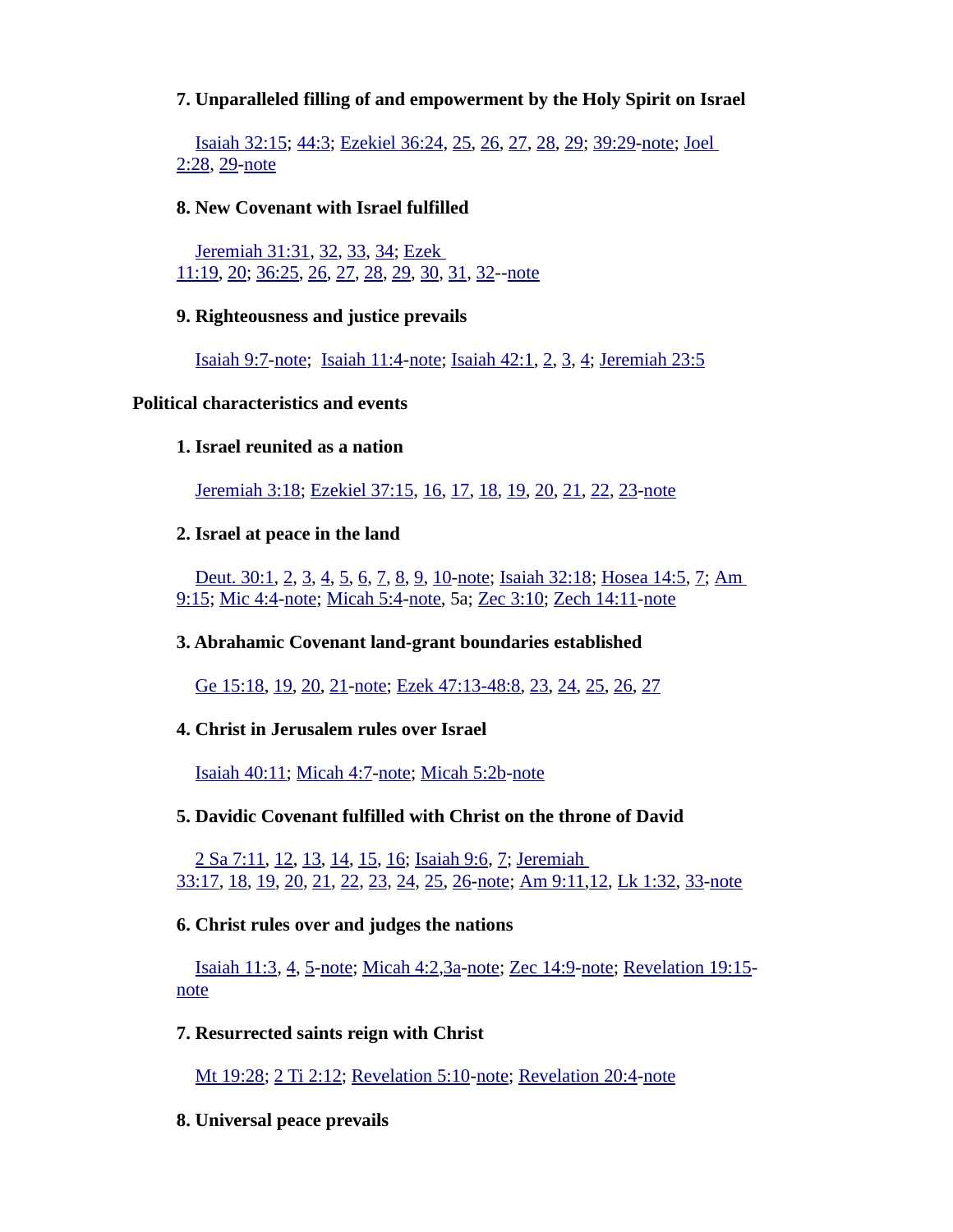[Isaiah 2:4](https://biblia.com/bible/niv/Isa%202.4)[-note](https://www.preceptaustin.org/isaiah_21-4_commentary#2:4); [Isaiah 32:17](https://biblia.com/bible/niv/Isa%2032.17)[,18](https://biblia.com/bible/niv/Isaiah%2032.18); [60:18](https://biblia.com/bible/niv/Isaiah%2060.18); [Ho 2:18;](https://biblia.com/bible/niv/Hos%202.18) [Mic 4:2,](https://biblia.com/bible/niv/Micah%204.2) [3,](https://biblia.com/bible/niv/Mic%204.3) [4](https://biblia.com/bible/niv/Mic%204.4)[-note](https://www.preceptaustin.org/micah_4_commentary#4:2); [Micah](https://biblia.com/bible/niv/Micah%205.4)  [5:4-](https://biblia.com/bible/niv/Micah%205.4)[note](https://www.preceptaustin.org/micah_5_commentary#5:4); [Zechariah 9:10](https://biblia.com/bible/niv/Zech%209.10)

#### **9. Jerusalem made the world's capital**

[Jeremiah 3:17](https://biblia.com/bible/niv/Jer%203.17); [Ezekiel 48:30,](https://biblia.com/bible/niv/Ezek%2048.30) [31,](https://biblia.com/bible/niv/Ezekiel%2048.31) [32,](https://biblia.com/bible/niv/Ezekiel%2048.32) [33,](https://biblia.com/bible/niv/Ezekiel%2048.33) [34,](https://biblia.com/bible/niv/Ezekiel%2048.34) [35;](https://biblia.com/bible/niv/Ezekiel%2048.35) [Joel 3:16,](https://biblia.com/bible/niv/Joel%203.16) [17-](https://biblia.com/bible/niv/Joel%203.17)[note](https://www.preceptaustin.org/joel-3-commentary#3:16); [Mic](https://biblia.com/bible/niv/Micah%204.1)  [4:1,](https://biblia.com/bible/niv/Micah%204.1) [6,](https://biblia.com/bible/niv/Mic%204.6) [7,](https://biblia.com/bible/niv/Mic%204.7) [8-](https://biblia.com/bible/niv/Mic%204.8)[note](https://www.preceptaustin.org/micah_4_commentary#4:1); [Zechariah 8:2](https://biblia.com/bible/niv/Zech%208.2), [3](https://biblia.com/bible/niv/Zechariah%208.3)

#### **10. Israel exalted above the Gentiles**

[Isaiah 14:1](https://biblia.com/bible/niv/Isa%2014.1), [2](https://biblia.com/bible/niv/Isaiah%2014.2); [49:22](https://biblia.com/bible/niv/Isaiah%2049.22), [23](https://biblia.com/bible/niv/Isaiah%2049.23); [60:14,](https://biblia.com/bible/niv/Isaiah%2060.14) [15,](https://biblia.com/bible/niv/Isaiah%2060.15) [16,](https://biblia.com/bible/niv/Isaiah%2060.16) [17;](https://biblia.com/bible/niv/Isaiah%2060.17) [Isaiah 61:5](https://biblia.com/bible/niv/Isa%2061.5), [6](https://biblia.com/bible/niv/Isaiah%2061.6), [7](https://biblia.com/bible/niv/Isaiah%2061.7), [8](https://biblia.com/bible/niv/Isaiah%2061.8), [9](https://biblia.com/bible/niv/Isaiah%2061.9)[-note](https://www.preceptaustin.org/isaiah-61-commentary#61:5)

#### **11. The world blessed through Israel**

 [Micah 5:7](https://biblia.com/bible/niv/Micah%205.7)[-note](https://www.preceptaustin.org/micah_5_commentary#5:7)

#### **Events following the Millennium**

- **1. Satan released from the abyss** [Re 20:7](https://biblia.com/bible/niv/Rev%2020.7)[-note](http://www.spiritandtruth.org/id/revc.htm?20:7)
- **2. Satan deceives the nations** - [Re 20:8-](https://biblia.com/bible/niv/Rev%2020.8)[note](http://www.spiritandtruth.org/id/revc.htm?20:8)
- **3. Global armies besiege Jerusalem** - [Re 20:9a](https://biblia.com/bible/niv/Rev%2020.9a)[-note](http://www.spiritandtruth.org/id/revc.htm?20:9)
- **4. Global armies destroyed by fire** - [Re 20:9b-](https://biblia.com/bible/niv/Rev%2020.9b)[note](http://www.spiritandtruth.org/id/revc.htm?20:9))
- **5. Satan cast into the lake of fire** [Re 20:10](https://biblia.com/bible/niv/Rev%2020.10)[-note](http://www.spiritandtruth.org/id/revc.htm?20:10)
- **6. Evil angels judged** [1 Co 6:3](https://biblia.com/bible/niv/1%20Cor%206.3)

**7. The wicked dead resurrected** - [Da 12:2b](https://biblia.com/bible/niv/Dan%2012.2b)[-note;](https://www.preceptaustin.org/daniel_12_commentary#12:2) [Jn 5:29b](https://biblia.com/bible/niv/John%205.29b)

**8. The wicked judged at the Great White Throne** - [Re 20:11](https://biblia.com/bible/niv/Rev%2020.11), [12](https://biblia.com/bible/niv/Re%2020.12), [13](https://biblia.com/bible/niv/Re%2020.13), [14](https://biblia.com/bible/niv/Re%2020.14) [\(note](http://www.spiritandtruth.org/id/revc.htm?20:11))

**9. The wicked cast into the lake of fire** - [Rev 20:14](https://biblia.com/bible/niv/Rev%2020.14), [15](https://biblia.com/bible/niv/Rev%2020.15)[-note;](http://www.spiritandtruth.org/id/revc.htm?20:14) [Rev 21:8-](https://biblia.com/bible/niv/Rev%2021.8)[note](http://www.spiritandtruth.org/id/revc.htm?21:8)

(Adapted from [Walvoord, J. F., Zuck, R. B., et al: The Bible Knowledge](https://www.amazon.com/exec/obidos/tg/detail/-/089693800X?v=glance)  [Commentary. 1985. Victor](https://www.amazon.com/exec/obidos/tg/detail/-/089693800X?v=glance))

## **DANIEL'S SEVENTIETH WEEK [\(Click](https://www.preceptaustin.org/the_millennium_2#d) explanatory notes)**

| <b>FIRST 3 ½ YEARS</b> | <b>Midpoint</b> | SECOND $3\frac{1}{2}$<br><b>YEARS</b> | <b>1000 YEARS</b> |
|------------------------|-----------------|---------------------------------------|-------------------|
|                        |                 |                                       |                   |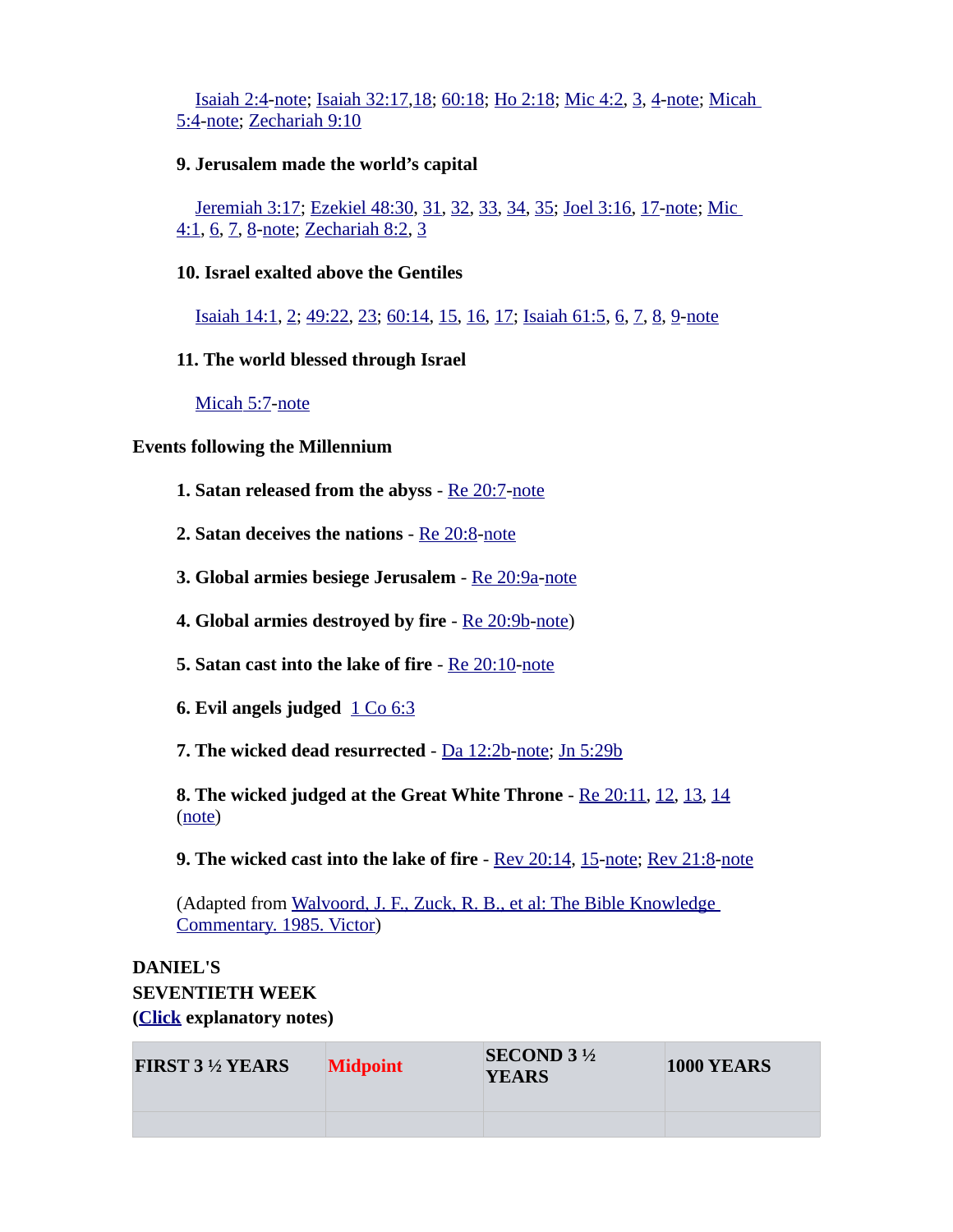#### **REVELATION** OF ANTICHRIST **Midpoint RULE OF THE ANTICHRIST**

#### [Da 9:27](https://biblia.com/bible/niv/Dan%209.27) Puts stop to sacrifice

## **RISE OF THE ANTICHRIST**

[Da 7:8-](https://biblia.com/bible/niv/Dan%207.8)[note](https://www.preceptaustin.org/daniel_7_commentary2#7:8) Another **horn**, a **little one** (**Antichrist**) came up among them  $(10$  horns = 10 toed stage of statue in **Temple** Daniel  $2 =$  time of **[Revived Roman](http://bible.org/page.php?page_id=5524)  [Empire](http://bible.org/page.php?page_id=5524)**) and 3 of the first horns were pulled out by the roots before it **Lawless** one & behold this **horn** possessed eyes like the eyes of a man & a mouth **Abomination of**  uttering great boasts



## [2Th 2:3,](https://biblia.com/bible/niv/2%20Thess%202.3) [4](https://biblia.com/bible/niv/2Th%202.4) **Man of lawlessness REVEALED Son of destruction** Exalts self over every god Takes seat in Displays self as "God"

## [2Th 2:8](https://biblia.com/bible/niv/2%20Thess%202.8)

revealed [Mt 24:15](https://biblia.com/bible/niv/Matt%2024.15)[-note](https://www.preceptaustin.org/matthew_2415_commentary) **Desolation** Stands in the Holy Place initiating the **Great Tribulation** [Da 11:36](https://biblia.com/bible/niv/Dan%2011.36) **King** exalts self above every god Speaks monstrosities against God



[Da 2:34](https://biblia.com/bible/niv/Dan%202.34), [35](https://biblia.com/bible/niv/Da%202.35)[-note](https://www.preceptaustin.org/daniel_2_commentary2#2:34) **Stone** (Jesus) cut w/o hands struck statue on feet of iron & clay & crushed them. **Then** iron, clay, bronze, silver & gold were crushed all **at same time** > chaff > wind carried > not a trace found <BUT> The **Stone** became a great mountain (~kingdom) & filled the whole earth (cf [Isa](http://studylight.org/desk/?query=isa+2)   $2:2,3$  $2:2,3$ 

## ü

[Da 2:44-45](http://studylight.org/desk/?query=da+2)[-note](https://www.preceptaustin.org/daniel_2_commentary2#2:44) **Days of (10) kings** (**[Revived](http://bible.org/page.php?page_id=5524) [Roman Empire](http://bible.org/page.php?page_id=5524)**) God sets up kingdom = never destroyed, crush & put end to all kingdoms. Endures forever



[Mt 24:29-31](http://studylight.org/desk/?query=mt+24) "But **immediately after the tribulation of those days** SUN WILL BE DARKENED & MOON WILL NOT GIVE ITS LIGHT &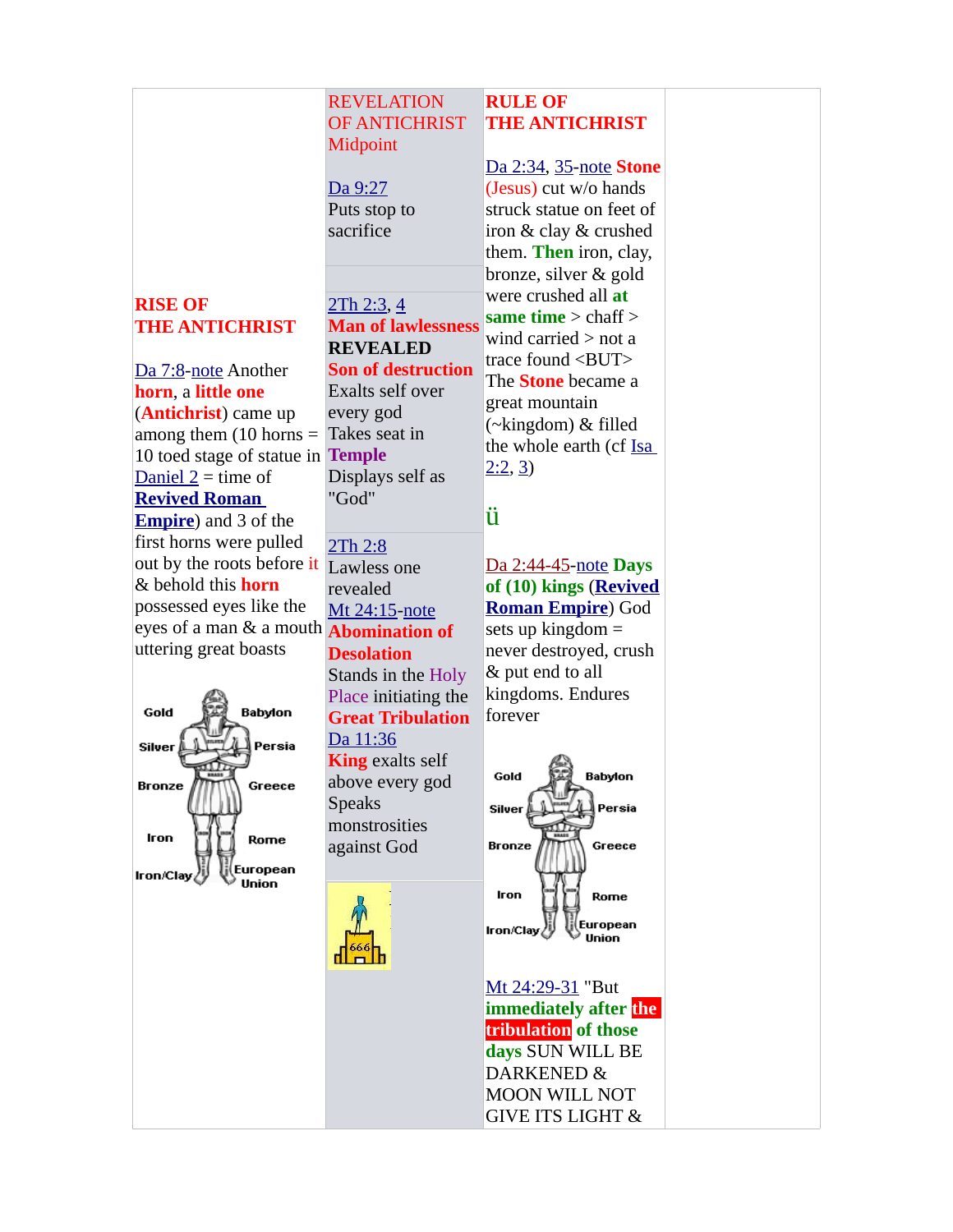|                          |                                                                                                      | <b>STARS WILL FALL fr</b><br>sky & powers of<br>heavens will be shaken<br>& then the Sign of Son<br>of Man will appear in<br>the sky $=$ Son coming<br>on clouds w/ power & |                                                                                                                                                                                         |
|--------------------------|------------------------------------------------------------------------------------------------------|-----------------------------------------------------------------------------------------------------------------------------------------------------------------------------|-----------------------------------------------------------------------------------------------------------------------------------------------------------------------------------------|
|                          |                                                                                                      | great glory. He sends                                                                                                                                                       | <b>1000 YEARS</b><br><b>COVENANT</b><br><b>WITH ISRAEL</b><br><b>Marks the</b><br>beginning of<br><b>Daniel's last 7</b>                                                                |
| <b>FIRST 3 1/2 YEARS</b> | <b>Midpoint</b>                                                                                      | <b>SECOND 3 1/2</b><br><b>YEARS</b>                                                                                                                                         | years<br>Da 9:27a-note<br><b>Antichrist</b> ("he" =<br>Prince who is to<br>come" in $Da 9:26$ -<br>note) makes a firm<br>covenant with the<br>many (Israel) for a<br>7 year time period |
|                          |                                                                                                      |                                                                                                                                                                             | ۹<br>JSJ                                                                                                                                                                                |
|                          | Da 9:27<br>week (7 years)<br><b>Antichrist</b> will put<br>a stop to sacrifice<br>and grain offering | Da 7:21-note Horn<br>In the <b>middle of the</b> waging war w saints ><br>overpower<br>Da 7:25-note Saints<br>given>his hand $X's$ , $X$ , all nations                      | Mt 25:31, 32, 33,<br>34 "Son of Man<br>comes in <b>His</b> glory<br>& will sit on His<br>glorious throne &                                                                              |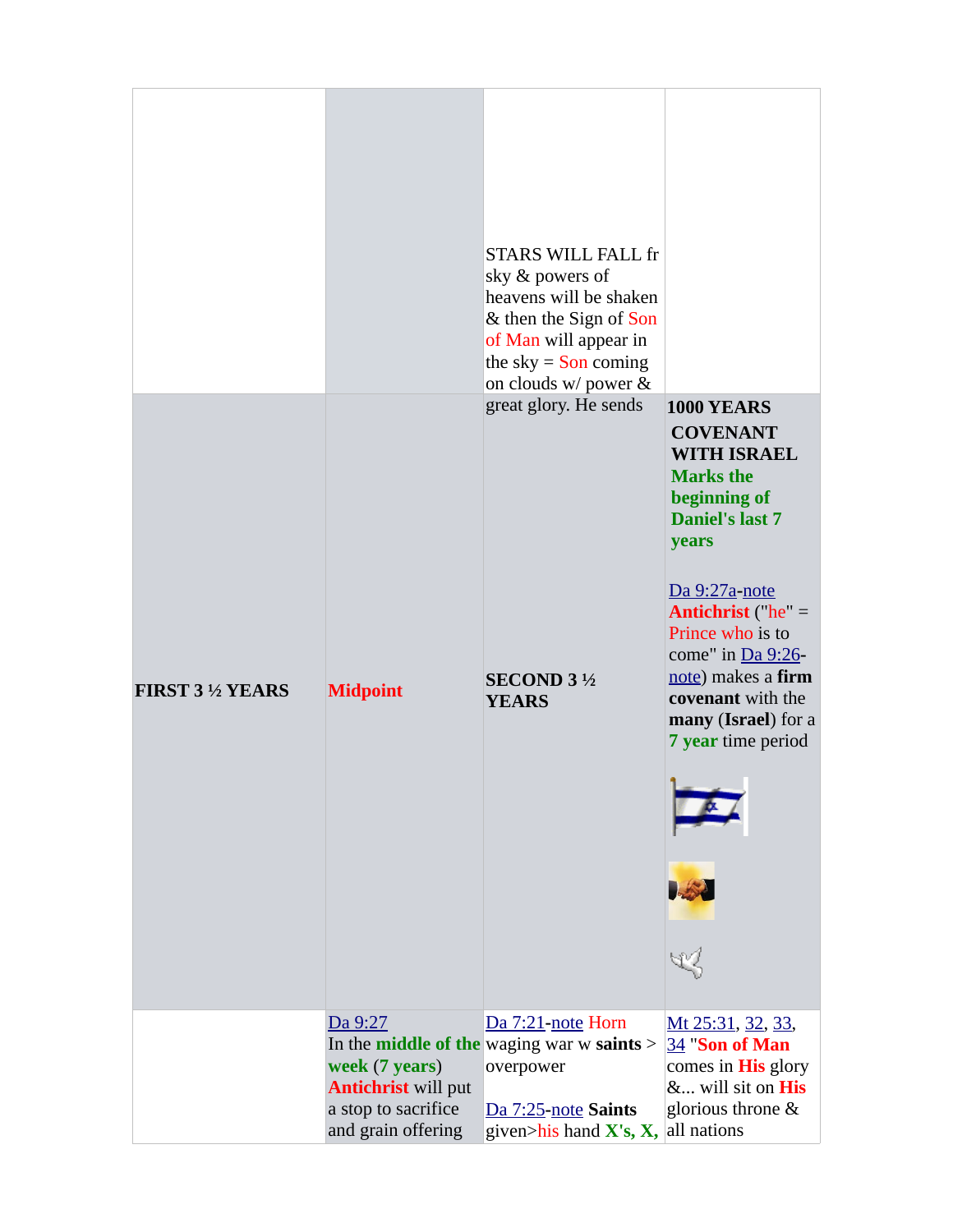#### (in rebuilt temple) **1/2X**

[Re 12:7](https://biblia.com/bible/niv/Rev%2012.7)[,8,](https://biblia.com/bible/niv/Re%2012.8) [9](https://biblia.com/bible/niv/Re%2012.9)[,10,](https://biblia.com/bible/niv/Re%2012.10) [11](https://biblia.com/bible/niv/Re%2012.11)[,12](https://biblia.com/bible/niv/Re%2012.12)[,13](https://biblia.com/bible/niv/Re%2012.13) War in heaven... dragon [devil, Satan] thrown down Woe to the earth... b/c the devil only short time. He persecuted **woman** (**Israel**) who gave (**Jesus**) **ANTICHRIST'S REIGN**

## [Da 11:36](https://biblia.com/bible/niv/Dan%2011.36) **King**

prospers until **theIIndignation** is

finished

[Re 13:5,](https://biblia.com/bible/niv/Rev%2013.5)[6,](https://biblia.com/bible/niv/Re%2013.6)[7](https://biblia.com/bible/niv/Re%2013.7)**-**[note](http://www.spiritandtruth.org/id/revc.htm?13:5)

(knows) that he has **beast** to act for **42mo**> Authority given to wars w/ saints & overpowers them

birth to Male Child [Re 13:8](https://biblia.com/bible/niv/Rev%2013.8)**-**[note](http://www.spiritandtruth.org/id/revc.htm?13:8) all who dwell on the earth will worship the **beast**

#### [Re 13:16,](https://biblia.com/bible/niv/Rev%2013.16) [17,](https://biblia.com/bible/niv/Re%2013.17)[18](https://biblia.com/bible/niv/Re%2013.18)**-**[note](http://www.spiritandtruth.org/id/revc.htm?13:16)

False prophet causes all to take mark on R hand or forehead  $=$  to buy or sell  $=$  number 666

#### [Mt 24:21](https://biblia.com/bible/niv/Matt%2024.21)

such as has not occurred since the beginning of the world until now nor ever shall

[Re 12:6](https://biblia.com/bible/niv/Rev%2012.6)**-**[note](http://www.spiritandtruth.org/id/revc.htm?12:6), [Re](https://biblia.com/bible/niv/Rev%2012.14)  [12:14](https://biblia.com/bible/niv/Rev%2012.14)**-**[note](http://www.spiritandtruth.org/id/revc.htm?12:14) **Woman** (**Israel**) flees to wilderness to place prepared by God to be nourished **1260days** ...for a time and times and half a time ( **X's, X, 1/2X** ) from the serpent (Satan)

**Two Judgments To Determine Who Enters the 1000 Year Kingdom**

**(1) Judgment of** 

(Gentiles) will be gathered... & **He** will separate them fr one another as shepherd separates sheep fr goats & **He** will put sheep on His right & goats on left. Then the **King** will say to those on **His** right 'Come... inherit the kingdom prepared for you fr the foundation of the world.'

[Ge](https://biblia.com/bible/niv/Mt%2013.40)[n](https://biblia.com/bible/niv/Matt%2013.37)[til](https://biblia.com/bible/niv/Mt%2013.41)[e](https://biblia.com/bible/niv/Matt%2013.37) [be](https://biblia.com/bible/niv/Mt%2013.42)l[iev](https://biblia.com/bible/niv/Mt%2013.43)[ers](https://biblia.com/bible/niv/Mt%2013.39)  (their works g[ive](https://biblia.com/bible/niv/Matt%2013.47)  [eviden](https://biblia.com/bible/niv/Matt%2013.47)[ce](https://biblia.com/bible/niv/Mt%2013.48) [of fa](https://biblia.com/bible/niv/Mt%2013.49)[ith](https://biblia.com/bible/niv/Mt%2013.5)) will enter the 1000 year kingdo[m.](http://studylight.org/desk/?l=en&query=%22end+of+the+age%22§ion=0&translation=nsn&oq=&sr=1)  [Parallel truth in](http://studylight.org/desk/?l=en&query=%22end+of+the+age%22§ion=0&translation=nsn&oq=&sr=1)  [parable of tares](http://studylight.org/desk/?l=en&query=%22end+of+the+age%22§ion=0&translation=nsn&oq=&sr=1)  (Mt 13:37, 38, 39, 40, 41, 42, 43 ), Net with fish (Mt  $13:47, 48, 49, 5$ , both describe "end of the age" (**click Scripture on the "end of the age"**)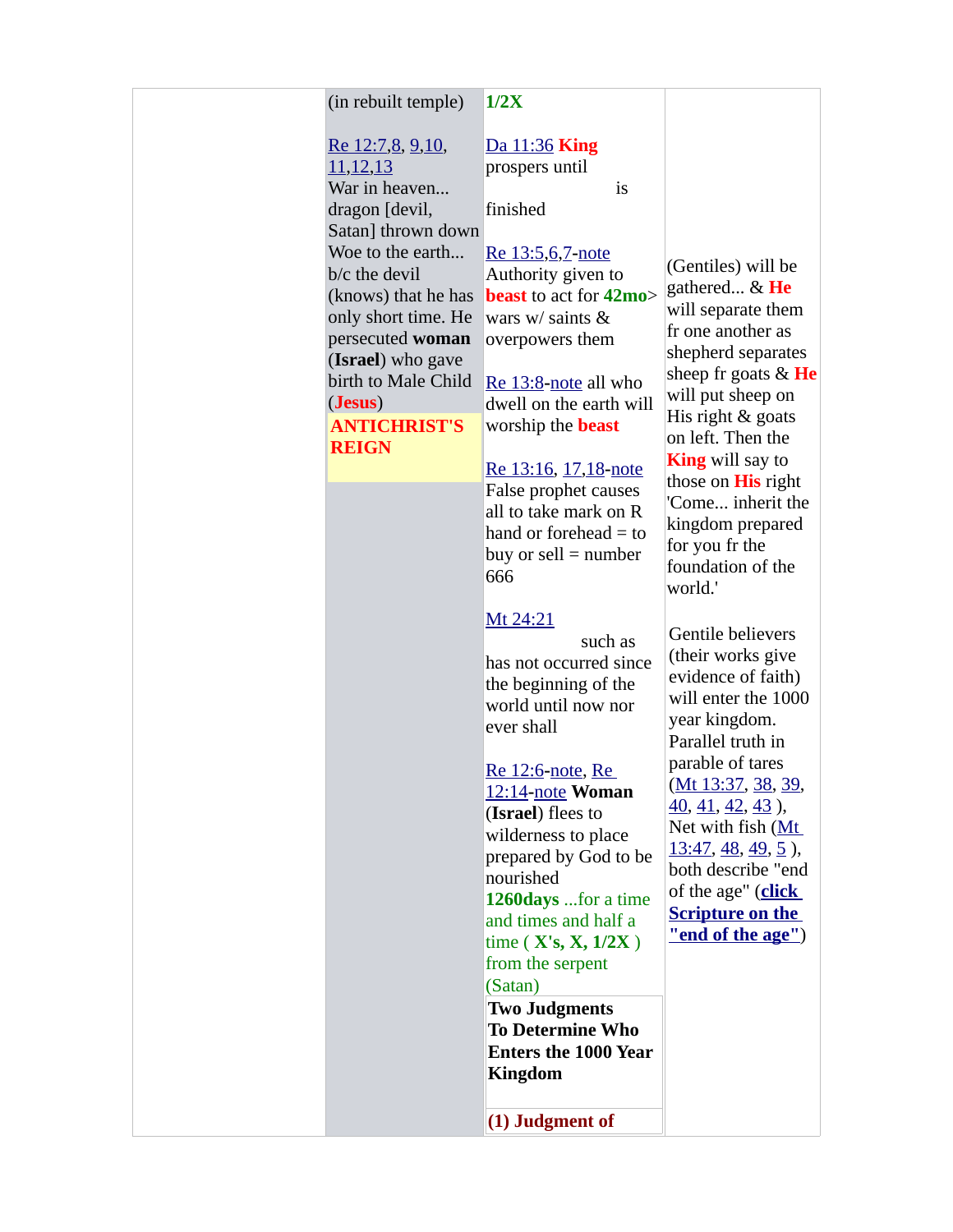|                                                                                                                                                                                                                                                                                                                                                                                                                                                                                                                                                                                                                         |                                                                                                                              | <b>Gentiles:</b><br><b>Sheep &amp; Goats</b>                                                                                                                                                                                                                                                                                                                                                                                                                                                                                                                                                                                                                                                                                                                                                                                                                                                                                 |                                                                                                                                                                                                                                                                                                                                                                                                                                                                                                                                                                                                                                                                                                                                                                            |
|-------------------------------------------------------------------------------------------------------------------------------------------------------------------------------------------------------------------------------------------------------------------------------------------------------------------------------------------------------------------------------------------------------------------------------------------------------------------------------------------------------------------------------------------------------------------------------------------------------------------------|------------------------------------------------------------------------------------------------------------------------------|------------------------------------------------------------------------------------------------------------------------------------------------------------------------------------------------------------------------------------------------------------------------------------------------------------------------------------------------------------------------------------------------------------------------------------------------------------------------------------------------------------------------------------------------------------------------------------------------------------------------------------------------------------------------------------------------------------------------------------------------------------------------------------------------------------------------------------------------------------------------------------------------------------------------------|----------------------------------------------------------------------------------------------------------------------------------------------------------------------------------------------------------------------------------------------------------------------------------------------------------------------------------------------------------------------------------------------------------------------------------------------------------------------------------------------------------------------------------------------------------------------------------------------------------------------------------------------------------------------------------------------------------------------------------------------------------------------------|
| <b>TWO WITNESSES</b><br>Rev 11:3-note Two<br>witnesses prophesy for<br>1260 Days NB: Some<br>place this event in 2nd<br>half<br>Rev 11:7-note When<br>finish their testimony the<br><b>beast (Antichrist out of</b><br>the abyss) makes war<br>with them, overcomes<br>them and kills the two<br>witnesses<br>Rev $11:12$ -note The two<br>witnesses "went up into<br>heaven in the cloud &<br>their enemies beheld<br>them" (pix credit)<br><b>TEMPLE REBUILT</b><br><b>IN JERUSALEM</b><br>Jewish Temple will be<br>rebuilt (when? can't be<br>dogmatic - either<br>preceding 70th wk or in<br>first 3.5 year period) | <b>Rev 11:13-note</b><br>At that hour a<br>great earthquake,<br>1/10 of city fell,<br>7000 killed and rest<br>were terrified | Rev 11:2-note Leave<br>out court which is<br>outside the Temple &<br>do not measure it, for it Remnant)<br>has been given to the<br>nations (Gentiles) and<br>they tread under foot<br>holy city 42 months<br><b>SYNONYMS FOR</b><br><b>THE GREAT</b><br><b>TRIBULATION</b><br>Dt 4:29, 30: (first<br>synonym) "But from<br>there you (Israel) will<br>seek the LORD your<br>God & you will find<br>Him if you search for<br>Him with all your heart shall enter into<br>& all your soul. When<br>you are in distress<br>("tribulation" KJV)<br>& all these things have<br>come upon you in the<br>latter days you will<br>return to the LORD<br>your God & listen to<br>His voice."<br><u>Jer 30:7-note</u> (Je 30:1-<br>11-note) 'Alas! for that<br>day is great, there is<br>none like it $(=\text{distinct})$<br>and it is the time of<br>Jacob's distress but he Israel. Thus you<br>(Israel) will be saved<br>from it. | (2) Judgment of<br>the Jews<br>(See Redeemed<br>Ezek 20:33-44 God<br>declares "with a<br>mighty hand & an<br>outstretched arm &<br>with wrath poured<br>out (corresponds to<br>the outpouring of<br>God's wrath in the<br>"great tribulation"),<br>I shall be KING<br>over you & bring<br>you out from the<br>peoples & I shall<br>bring you into the<br>wilderness of the<br>peoples & there I<br>judgment with you<br>face to faceI shall<br>make you pass<br>under the rod &<br>shall bring you into<br>the <b>bond</b> of the<br>covenant $(Dt 30:6,$<br>Jer 31:31-34-note,<br>Jer 32:39-40-note,<br>Eze 11:19-20-note,<br>Eze 16:60-63-note,<br>Eze 36:26-27-note)<br>and purge the<br>rebels they will<br>not enter the land of<br>will know that I am<br>the LORD." |
| Re 11:1-note John told to<br>"Rise and measure the<br>temple of God & the                                                                                                                                                                                                                                                                                                                                                                                                                                                                                                                                               |                                                                                                                              | Da 12:1-note there will<br>be a <b>time of distress</b><br>such as never occurred<br>since there was a                                                                                                                                                                                                                                                                                                                                                                                                                                                                                                                                                                                                                                                                                                                                                                                                                       | The godly remnant<br>of Israel that<br>survives the Great<br>Tribulation will be                                                                                                                                                                                                                                                                                                                                                                                                                                                                                                                                                                                                                                                                                           |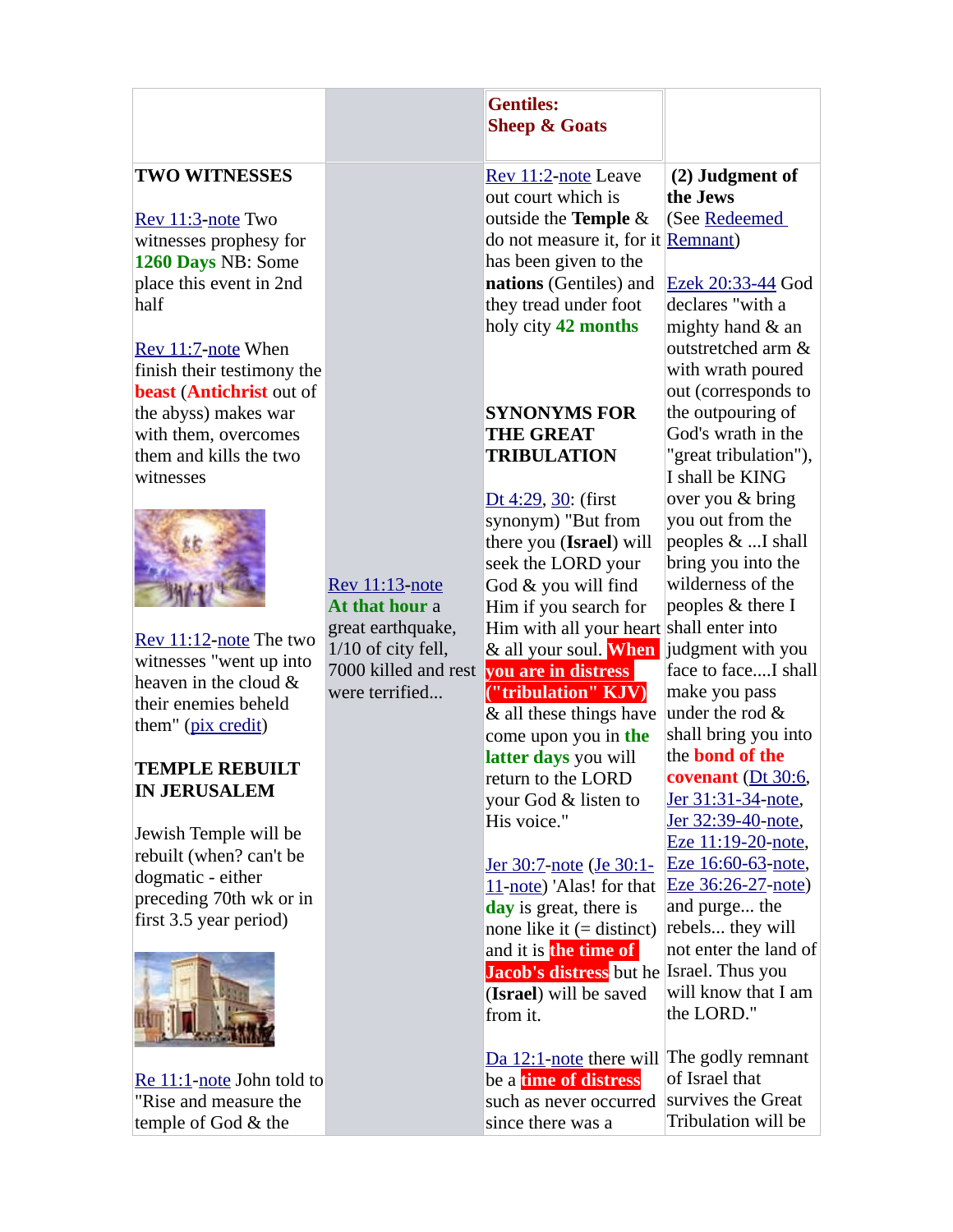| altar & those who<br>worship in it & leave out<br>the court which is<br>outside the temple"<br>(affirming rebuilding) |                                                                                                                                               | nation until that time & brought into<br>at that time your<br>people (Israel)<br>everyone who is found will enter His<br>written in the book will Millennial<br>be rescued.<br><b>Isaiah 26:20 (Context</b><br>$Isa 24-27:13 =$<br>prophecy of end times<br>and coming 1000 yr)<br>"Come my people<br>(Israel) enter into your bringing them into<br>rooms & close your<br>doors behind you. Hide covenant<br>for a little while until<br><b>indignation</b> (see Da<br>$11:36$ -note) runs its<br>course."<br>Revelation 7:14-note<br>"These are the ones<br>who come out of the<br>great tribulation and<br>have washed their<br>robes and made them<br>white in the blood of<br>the Lamb" | covenant with their<br><b>King</b> (Yeshua) and<br><b>Kingdom</b><br>Hosea 2:14-23<br>amplifies the truth<br>of God making<br>Israel "pass under<br>the rod" and<br>"the bond of |
|-----------------------------------------------------------------------------------------------------------------------|-----------------------------------------------------------------------------------------------------------------------------------------------|----------------------------------------------------------------------------------------------------------------------------------------------------------------------------------------------------------------------------------------------------------------------------------------------------------------------------------------------------------------------------------------------------------------------------------------------------------------------------------------------------------------------------------------------------------------------------------------------------------------------------------------------------------------------------------------------|----------------------------------------------------------------------------------------------------------------------------------------------------------------------------------|
|                                                                                                                       | <b>Rev</b><br><u>11:15-note</u><br>7th angel sounded -<br>kingdom of the<br>world has become<br>the kingdom of our<br>Lord & of His<br>Christ | <b>ANTICHRIST'S</b><br><b>DEMISE DECREED</b><br>Da 7:21, 22-note Little<br><b>horn</b> would wage war<br>& overpower saints<br>until the Ancient of<br>Days came &<br>judgment was passed<br>in favor of the saints of<br>the Highest One, and<br>the time arrived when<br>the saints took<br>possession of the<br>kingdom.<br>Da 7:26-note The court<br>will sit for judgment &<br>AC's dominion will be                                                                                                                                                                                                                                                                                    |                                                                                                                                                                                  |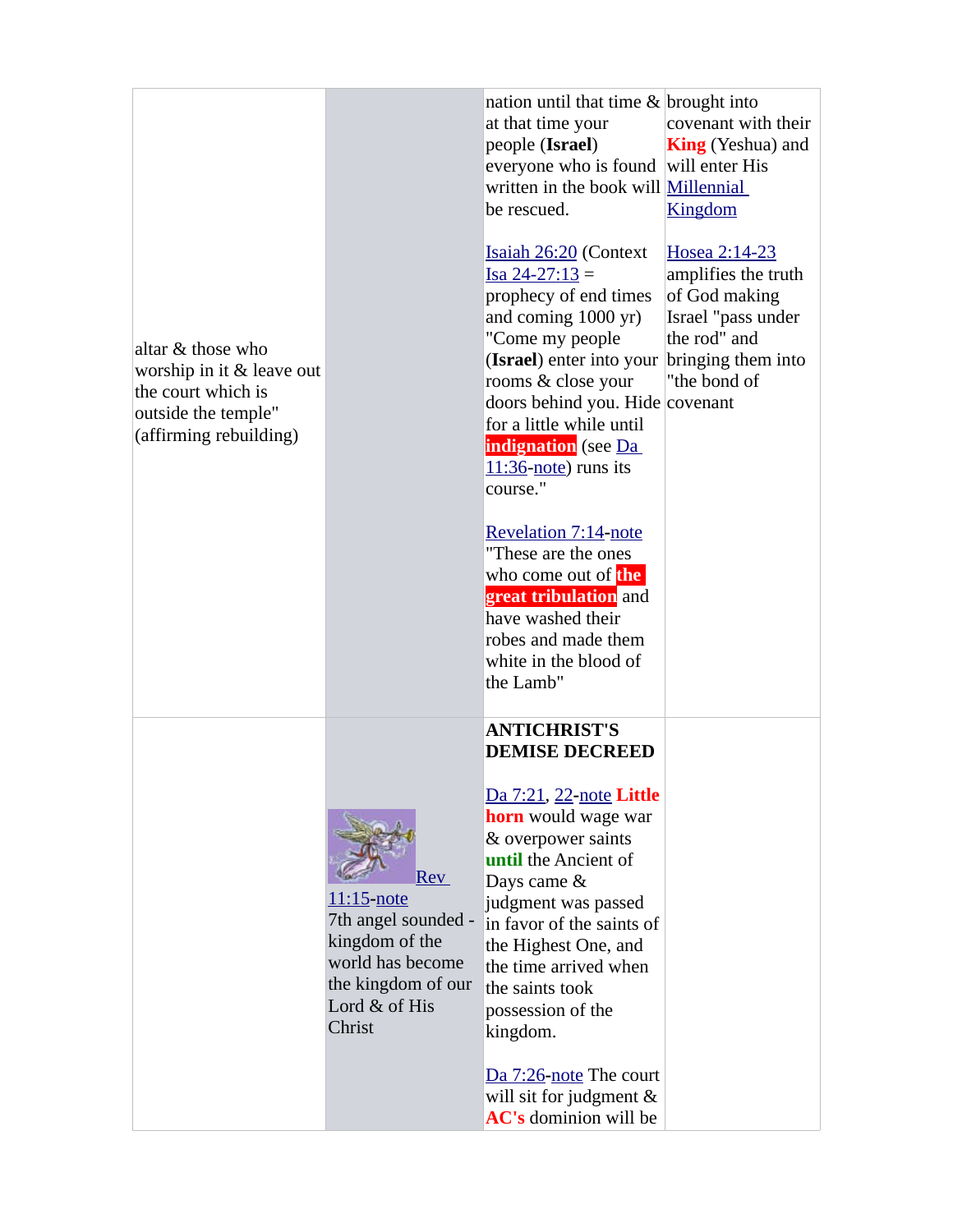| taken away, annihilated        |  |
|--------------------------------|--|
| & destroyed forever            |  |
| Da 9:27NIV-note AC             |  |
| "will set up an                |  |
| abomination that               |  |
| causes desolation <i>until</i> |  |
| the end that is decreed        |  |
| is poured out on him"          |  |
|                                |  |
| Da 11:45 He will come          |  |
| to his end & no one            |  |
| will help 2Th 2:8 The          |  |
| lawless one will be            |  |
| slain by the <b>Lord</b> with  |  |
| the breath of His              |  |
| mouth. Jesus will              |  |
| bring an end $(AC$ and         |  |
| great tribulation) by          |  |
| the appearance of His          |  |
| coming                         |  |
|                                |  |
| Rev 19:11-21-note              |  |
| (Same event described          |  |
| in $Mt$ 24:29-31)              |  |
| Heaven opens and               |  |
| behold, a white horse,         |  |
| and He who sat upon it         |  |
| called Faithful and            |  |
| True and in                    |  |
| righteousness judges           |  |
| and wages war. <b>Beast</b>    |  |
| and False prophet              |  |
| seized and thrown              |  |
| alive into the lake of         |  |
| fire which burns with          |  |
| brimstone.                     |  |
|                                |  |
|                                |  |

## **PARALLEL EVENTS IN THE REVELATION [\(See Revelation Charted Out](https://www.preceptaustin.org/revelation_-_pt_2_-_lecture_11a))**

| 7 SEALS followed by 6<br><b>TRUMPETS</b><br>(Trumpets include first 3rd WOE<br>$2$ WOES) | 7th TRUMPET     | 7 BOWLS                             | <b>MESSIAH'S</b><br><b>RETURN AND</b><br><b>REIGN</b> |
|------------------------------------------------------------------------------------------|-----------------|-------------------------------------|-------------------------------------------------------|
| <b>FIRST 3 ½ YEARS</b>                                                                   | <b>Midpoint</b> | <b>SECOND 3 1/2</b><br><b>YEARS</b> | <b>1000 YEARS</b>                                     |